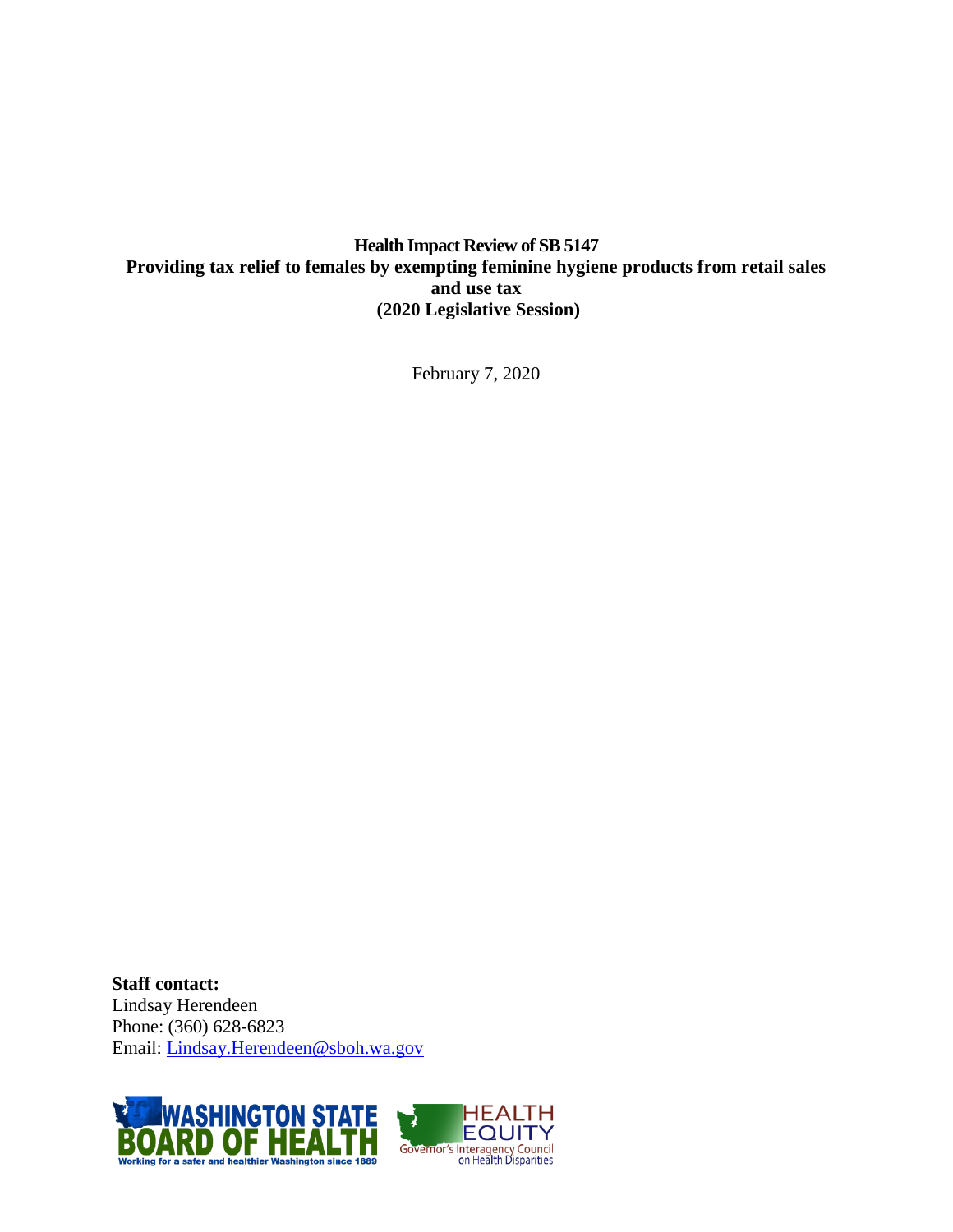#### **Full review**

The full Health Impact Review report is available at: <https://sboh.wa.gov/Portals/7/Doc/HealthImpactReviews/HIR-2020-13-SB5147.pdf>

#### **Acknowledgements**

We would like to thank the key informants who provided consultation and technical support during this Health Impact Review.

## **Contents**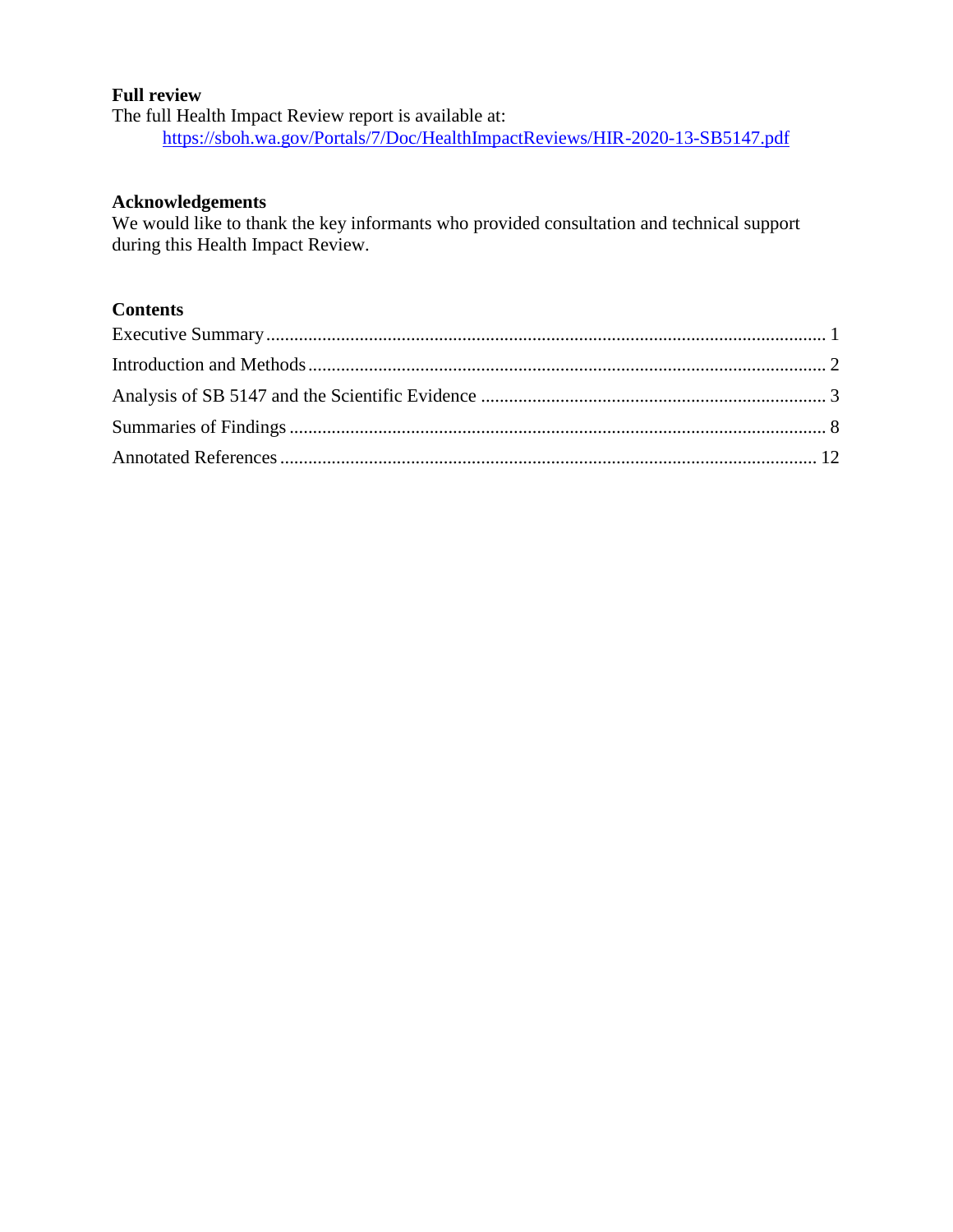#### <span id="page-2-0"></span>**Executive Summary SB 5147, Providing tax relief to females by exempting feminine hygiene products from retail sales and use tax (2020 Legislative Session)**

**Evidence indicates that SB 5147 would likely increase affordability of, access to, and use of menstrual hygiene products, which would likely improve health outcomes and decrease health inequities by socioeconomic status for individuals who menstruate.** 

## **BILL INFORMATION**

**Sponsors:** Wilson, L., Brown, Carlyle, Conway, Darneille, Palumbo, Keiser, Mullet, O'Ban, Short, Wagoner, Warnick

## **Summary of Bill:**

- Exempts feminine\* hygiene products from Washington State's retail sales tax (RCW) [82.08.020\)](https://app.leg.wa.gov/RCW/default.aspx?cite=82.08.020) and use tax [\(RCW 82.12.020\)](https://app.leg.wa.gov/RCW/default.aspx?cite=82.12.020).
- Exempts this act from the provisions of  $RCW 82.32.805$  (Tax preferences—Expiration dates).
- States that the tax preferences authorized in this bill will be included in the tax exemption report required under [RCW 43.06.400](https://app.leg.wa.gov/RCW/default.aspx?cite=43.06.400) published by the Department of Revenue.

## **HEALTH IMPACT REVIEW**

## **Summary of Findings:**

This Health Impact Review found the following evidence for relevant provisions in SB 5147:

- A **fair amount of evidence** that exempting menstrual hygiene products from Washington's sales and use taxes would increase the affordability of these products.
- Informed assumption that increasing the affordability of menstrual hygiene products would increase access to and use of these products. This assumption is based on evidence that cost is a barrier to accessing menstrual hygiene products.
- A **fair amount of evidence** that increasing access to and use of menstrual hygiene products will improve health outcomes.
- **Strong evidence** that improving health outcomes will decrease health inequities by socioeconomic status for individuals who menstruate.

 $\overline{a}$ 

<sup>\*</sup> This analysis recognizes that "feminine" is not preferred language. However, since SB 5147 uses the word "feminine" in bill provisions, this language is preserved here for accuracy.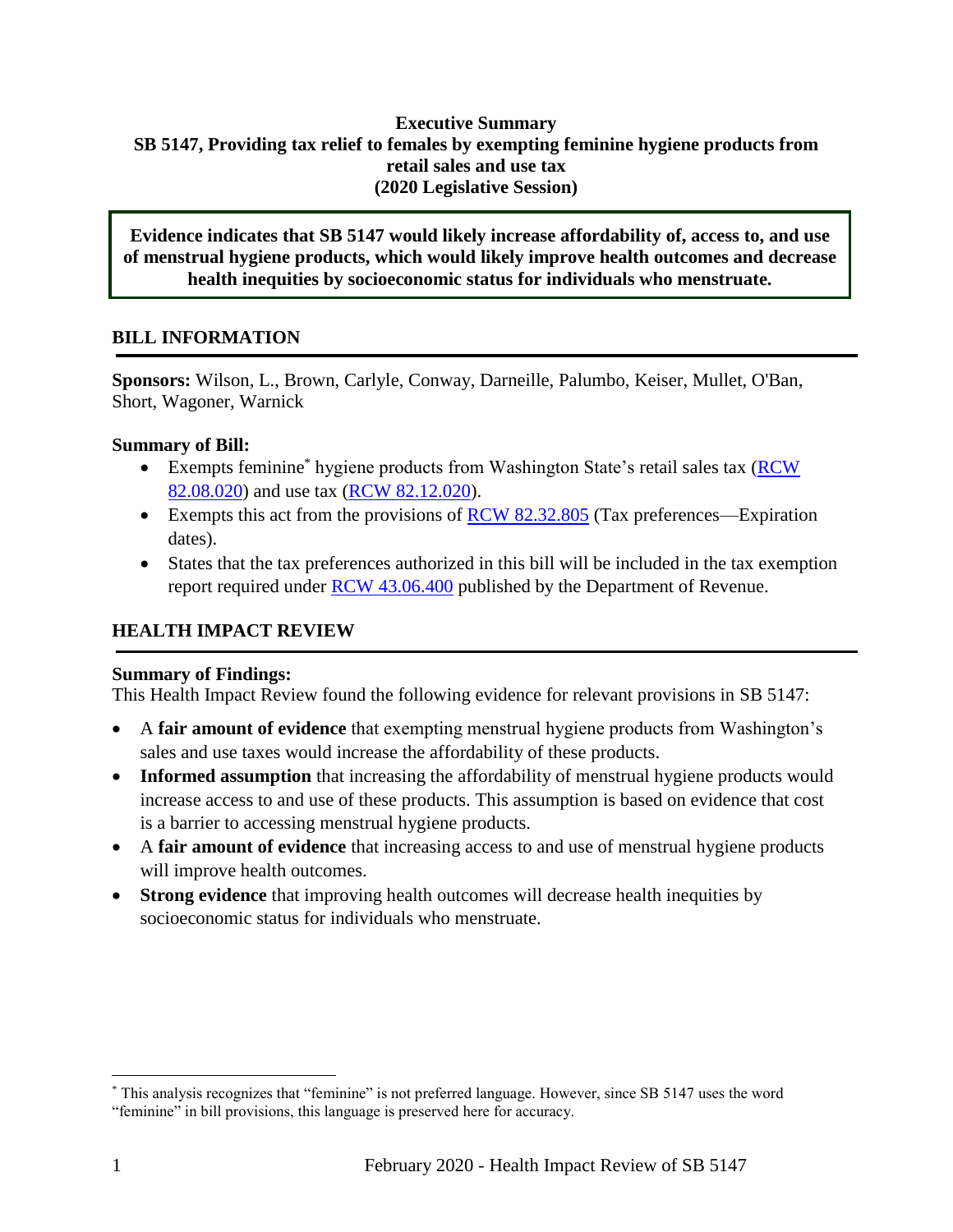#### **Introduction and Methods**

<span id="page-3-0"></span>A Health Impact Review is an analysis of how a proposed legislative or budgetary change will likely impact health and health disparities in Washington State [\(RCW 43.20.285\)](http://apps.leg.wa.gov/rcw/default.aspx?cite=43.20.285). For the purpose of this review 'health disparities' have been defined as the differences in disease, death, and other adverse health conditions that exist between populations [\(RCW 43.20.270\)](http://apps.leg.wa.gov/rcw/default.aspx?cite=43.20.270). This document provides summaries of the evidence analyzed by State Board of Health staff during the Health Impact Review of Senate Bill 5147 [\(SB 5147\)](https://app.leg.wa.gov/billsummary?BillNumber=5147&Year=2019).

Staff analyzed the content of SB 5147 and created a logic model depicting possible pathways leading from the provisions of the bill to health outcomes. We consulted with experts and contacted key informants about the provisions and potential impacts of the bill. We conducted an objective review of published literature for each pathway using databases including PubMed, Google Scholar, and University of Washington Libraries. More information about key informants and detailed methods are available upon request.

The following pages provide a detailed analysis of the bill including the logic model, summaries of evidence, and annotated references. The logic model is presented both in text and through a flowchart (Figure 1). The logic model includes information on the strength-of-evidence for each relationship. The strength-of-evidence has been defined using the following criteria:

- **Very strong evidence:** the review of literature yielded a very large body of robust evidence supporting the association with few if any contradictory findings. The evidence indicates that the scientific community largely accepts the existence of the association.
- **Strong evidence:** the review of literature yielded a large body of evidence on the relationship (a vast majority of which supported the association) but the body of evidence did contain some contradictory findings or studies that did not incorporate the most robust study designs or execution or had a higher than average risk of bias; or there were too few studies to reach the rigor of "very strong evidence;" or some combination of these.
- **A fair amount of evidence:** the review of literature yielded several studies supporting the association, but a large body of evidence was not established; or the review yielded a large body of evidence but findings were inconsistent with only a slightly larger percentage of the studies supporting the association; or the research did not incorporate the most robust study designs or execution or had a higher than average risk of bias.
- **Not well researched:** the review of literature yielded few if any studies or only yielded studies that were poorly designed or executed or had high risk of bias.

This review was subject to time constraints, which influenced the scope of work for this review. The annotated references are only a representation of the evidence and provide examples of current research. In some cases only a few review articles or meta-analyses are referenced. One article may cite or provide analysis of dozens of other articles. Therefore the number of references included in the bibliography does not necessarily reflect the strength-of-evidence. In addition, some articles provide evidence for more than one research question, so are referenced multiple times.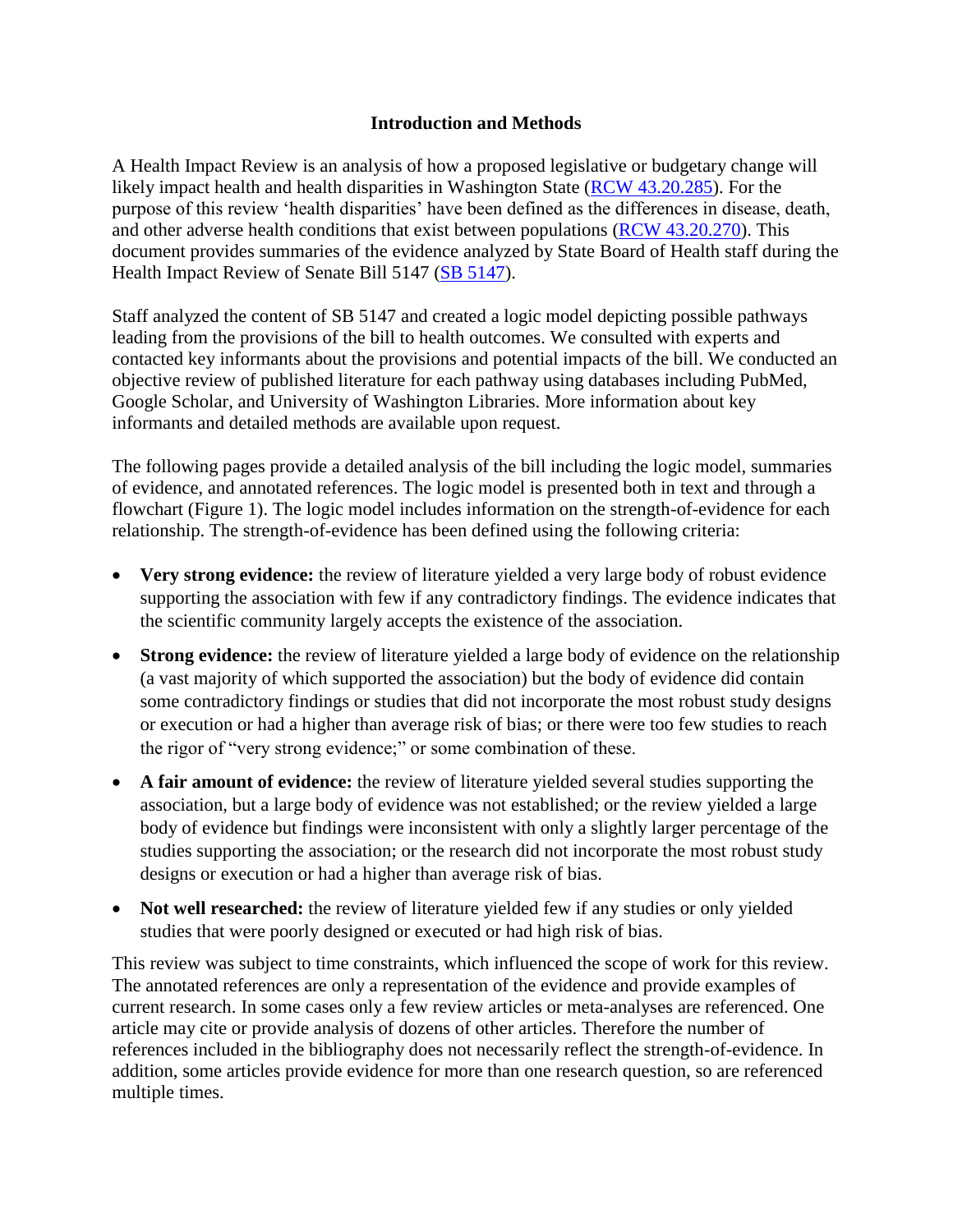#### **Analysis of SB 5147 and the Scientific Evidence**

#### <span id="page-4-0"></span>**Summary of relevant background information**

- States commonly impose a personal income tax, corporate income tax, sales tax, and real property tax to raise revenue to finance public services.<sup>1</sup>
- Washington State does not have a personal or corporate income tax.<sup>2</sup>
- According to the U.S. Department of Treasury, state sales taxes impact individuals differently depending on their income "because the people with smaller incomes pay a larger percentage of their money into the sales tax system than people with higher incomes."<sup>1</sup> A 2018 report from the Institute of Taxation and Economic Policy found that Washingtonians with incomes in the lowest 20% (less than \$24,000 annually) pay 13.3% of their family income in sales and excise taxes compared to those with incomes in the top 20% (more than \$116,300 annually) that pay less than 4.7% of their family income.<sup>3</sup> The Institute also calculates a Tax Inequality Index "which measures the impact of each state's tax system on income inequality."<sup>3</sup> According to their measures, "Washington has the most unfair state and local tax system in the country. Incomes are more unequal in Washington after state and local taxes are collected than before."<sup>3</sup> One reason for this inequity is due to Washington's comparatively high combined state and local sales tax rate.<sup>3</sup>
- Washington State sales taxes are imposed on retail sales of most articles of tangible personal property, including menstrual hygiene products.<sup>4</sup> A retail sale is a sale to the final consumer or end user of the property.<sup>2</sup> Washington State's sales and use tax rate is 6.5%.<sup>4</sup> Most cities and all counties in Washington State levy a sales and use tax, and rates vary from 0.5% to 3.9%.<sup>4</sup> Therefore, individuals may pay between 7% and 10.4% in retail sales on menstrual hygiene products.
- States commonly make retail tax exemptions for items like food, clothing, medicine, newspaper, and utilities.<sup>1</sup> Washington State currently has retail sales and use tax exemptions [\(RCW 82.08\)](https://app.leg.wa.gov/RCW/default.aspx?cite=82.08) for a number of products, including some farm products, producer goods, interstate sales, public activities, food and food ingredients, healthrelated purchases, and deferrals and credits.<sup>2</sup> Examples of health-related purchase exemptions include prescription drugs [\(RCW 82.08.0281\)](https://apps.leg.wa.gov/rcw/default.aspx?cite=82.08.0281) and certain medical items [\(RCW 82.08.0283\)](https://app.leg.wa.gov/RCW/default.aspx?cite=82.08.0283), including prosthetic devices and oxygen.
- Washington State Department of Revenue (DOR) is required to report every four years on the amount of reduced state revenue resulting from tax exemptions.<sup>4</sup>
- A total of 17 states do not have sales and use taxes on menstrual hygiene products; 12 states have exempted menstrual hygiene products from sales and use taxes and 5 states do not impose sales tax on any products.<sup>5</sup>
- Benefits from federal assistance programs (e.g. Special Supplemental Nutrition Program for Women, Infants, and Children (WIC); Supplemental Nutrition Assistance Program (SNAP); Health Savings Accounts) cannot be used to purchase menstrual hygiene products.<sup>6</sup>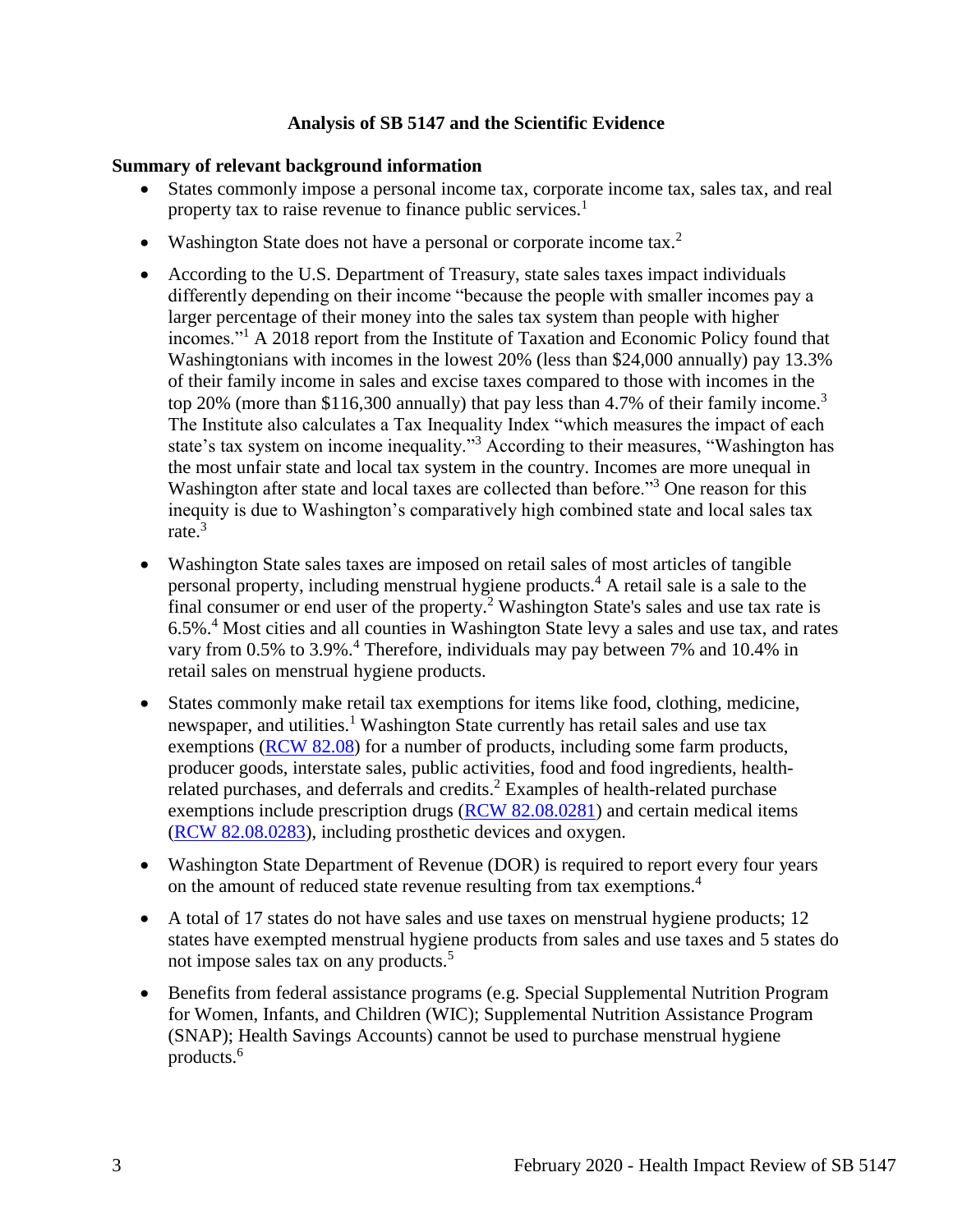- In 2016, a class action lawsuit was filed in New York State to eliminate the sales tax on menstrual hygiene products.<sup>6</sup> The lawsuit was made on the grounds that, since menstrual hygiene products are essential, "the tax is akin to imposing a tax on women" and is in violation of the Equal Protection Clause.<sup>6</sup>
- According to Washington State health insurance regulations, the term "medically necessary" means a "requested service which is reasonably calculated to prevent, diagnose, correct, cure, alleviate or prevent worsening of conditions in the client that endanger life, or cause suffering or pain, or result in an illness or infirmity, or threaten to cause or aggravate a handicap, or cause physical deformity or malfunction. There is no other equally effective, more conservation or substantially less costly course of treatment available or suitable for the client requesting the service" [\(WAC 182-500-0070\)](https://apps.leg.wa.gov/wac/default.aspx?cite=182-500-0070).
- On average, women<sup>b</sup> in the U.S. begin menstruating at 12 years of age and experience menopause at 52 years of age.<sup>7</sup> Therefore, most women menstruate for 40 years of their life.<sup>7</sup> Women may use menstrual hygiene products throughout this time, including during menopause for spotting and discharge.<sup>8</sup>

## **Summary of SB 5147**

- Exempts feminine<sup>c</sup> hygiene products from Washington State's retail sales tax (**RCW**) [82.08.020\)](https://app.leg.wa.gov/RCW/default.aspx?cite=82.08.020) and use tax [\(RCW 82.12.020\)](https://app.leg.wa.gov/RCW/default.aspx?cite=82.12.020).
	- o Defines "feminine hygiene products" as "sanitary napkins, tampons, menstrual cups, or any other similar product sold at retail designed specifically to catch menstrual flow either internally or externally."
- Exempts this act from the provisions of [RCW 82.32.805](https://app.leg.wa.gov/RCW/default.aspx?cite=82.32.805) (Tax preferences—Expiration dates).
- States that the tax preferences authorized in this bill will be included in the tax exemption report required under [RCW 43.06.400](https://app.leg.wa.gov/RCW/default.aspx?cite=43.06.400) published by the Department of Revenue.

## **Health impact of SB 5147**

Evidence indicates that SB 5147 would likely increase affordability of, access to, and use of menstrual hygiene products, which would likely improve health outcomes and decrease health inequities by socioeconomic status for individuals who menstruate.

## **Pathway to health impacts**

The potential pathway leading from the provisions of SB 5147 to decreased health inequities are depicted in Figure 1. There is a fair amount of evidence that exempting menstrual hygiene products from Washington's sales and use taxes would increase the affordability of these products.6,9 We have made the informed assumption that increasing the affordability of

 $\overline{a}$ 

<sup>b</sup> This review acknowledges that not all individuals who menstruate identify as a woman or female, and that some individuals who menstruate may identify as a man or male. Analysts have chosen to use the phrase "individuals who menstruate" where appropriate. However, in some instances the words "women" or "females" have been preserved for accuracy and consistency with published literature and sources.

<sup>c</sup> This analysis recognizes that "feminine" is not preferred language as it may make assumptions about the user of products and may perpetuate stigma related to the female body. However, since SB 5147 uses the word "feminine" in bill provisions, this language is preserved here for accuracy. In other instances, analysts have chosen to use the phrase "menstrual hygiene products" where appropriate.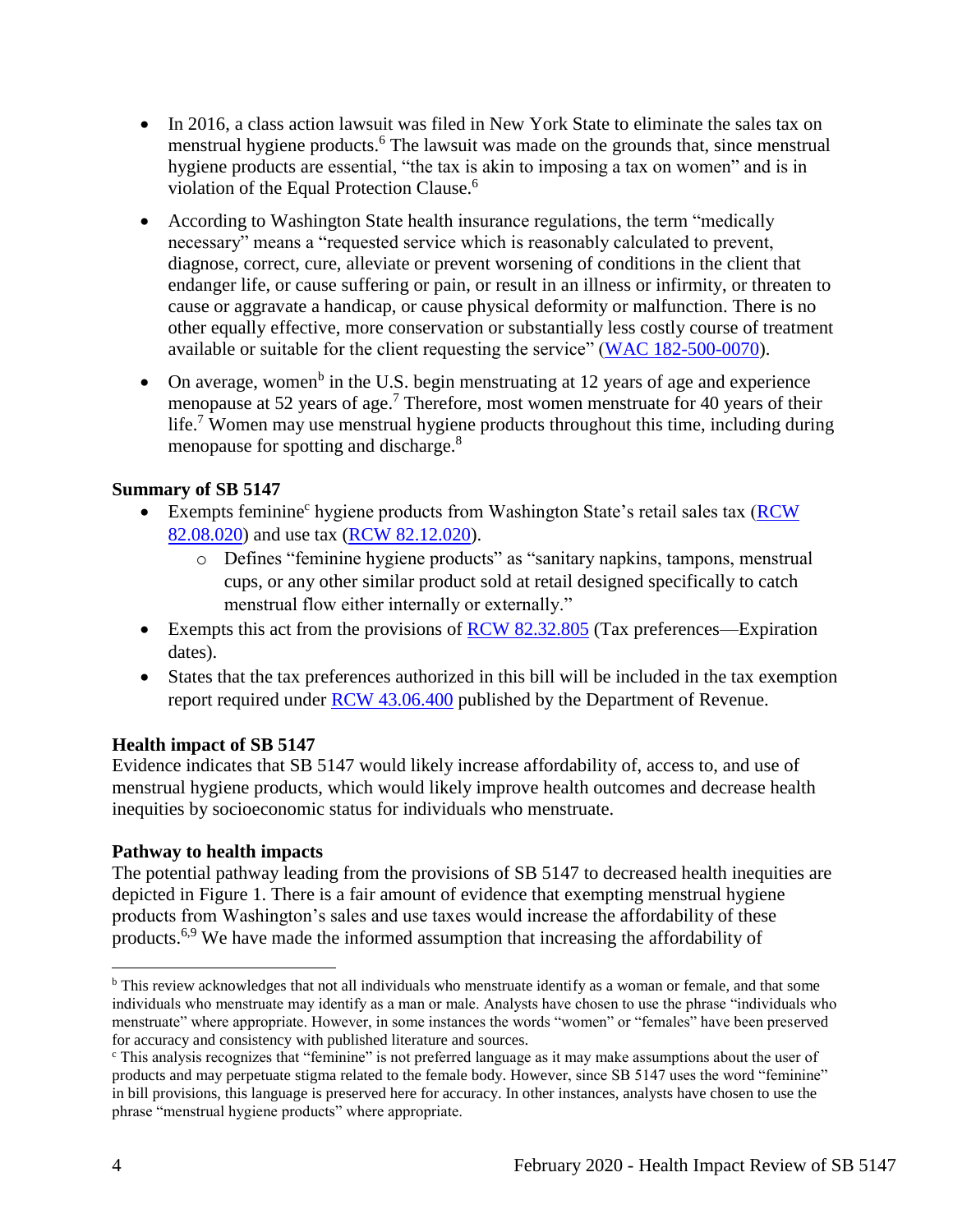menstrual hygiene products would increase access to and use of these products. This assumption is based on evidence that cost is a barrier to accessing menstrual hygiene products<sup>5,8,10</sup> There is a fair amount of evidence that increasing access to and use of menstrual hygiene products will improve health outcomes.<sup>5,6,10-14</sup> Lastly, there is strong evidence that SB 5147 will likely decrease health inequities by socioeconomic status for individuals who menstruate.1,3,5,6,8,9,15,1617

## **Scope**

Due to time limitations, we only researched the most direct connections between the provisions of the bill and decreased health inequities and did not explore the evidence for all possible pathways. For example, we did not evaluate potential impacts related to:

- Increasing sales and use tax rates as a result of an additional tax exemption. Recent research has found that for each additional sales tax exemption, the rate of sales taxes typically increase by 0.10 to 0.25 percentage points.<sup>6,17</sup>
- Cost-savings from the tax exemption and potential impact of additional expendable income for other expenses. Though cost savings as a result of this tax exemption may be small, savings may help with the cost of other necessities. For example, one study found that 46% of women who had difficulty affording menstrual hygiene products also had difficulty affording food.<sup>8</sup>
- Taking time off of school or work. Some researchers have pointed out that lack of access to proper menstrual hygiene products may require some individuals who menstruate to take time off from school or work, which may particularly impact individuals with low-incomes.6,10 However, other research has found no quantitative association between menstrual hygiene management and school absenteeism.<sup>11</sup> Researchers have also noted that access to menstrual hygiene products is likely only one factor, as pain or discomfort due to menstruation likely also contributes to school or work absenteeism.<sup>8,11</sup>
- Potential exposure to toxic chemicals as a result of tampon use. Current research has suggested that tampons may be a source of exposure to metals, pesticides, dioxins, and other chemicals.<sup>18</sup>

## **Magnitude of impact**

SB 5147 would impact individuals in Washington State who menstruate, including women and transgender men. On average, women in the U.S. begin menstruating at 12 years of age and experience menopause at 52 years of age.<sup>7</sup> In Washington State, approximately 2,064,921 individuals are females between the ages of 10 and 54.<sup>19</sup> There is limited data about Washington State's population by gender identity.

The Washington State Department of Revenue (DOR) estimated that, in the first full year after implementation, this bill would decrease state revenue by \$4.5 million dollars and local (including city, county, and special district) revenue by \$1.9 million dollars.<sup>20</sup>

Research has found that individuals who menstruates spend an average of \$7.00 per month (\$84.00 per year) on menstrual hygiene products and pay an average of \$5.25 in sales tax per year.<sup>6</sup> Individuals who menstruate may spend approximately \$1,000 over the course of their lifetime on menstrual products.<sup>5</sup> Based on Washington State population estimates and cost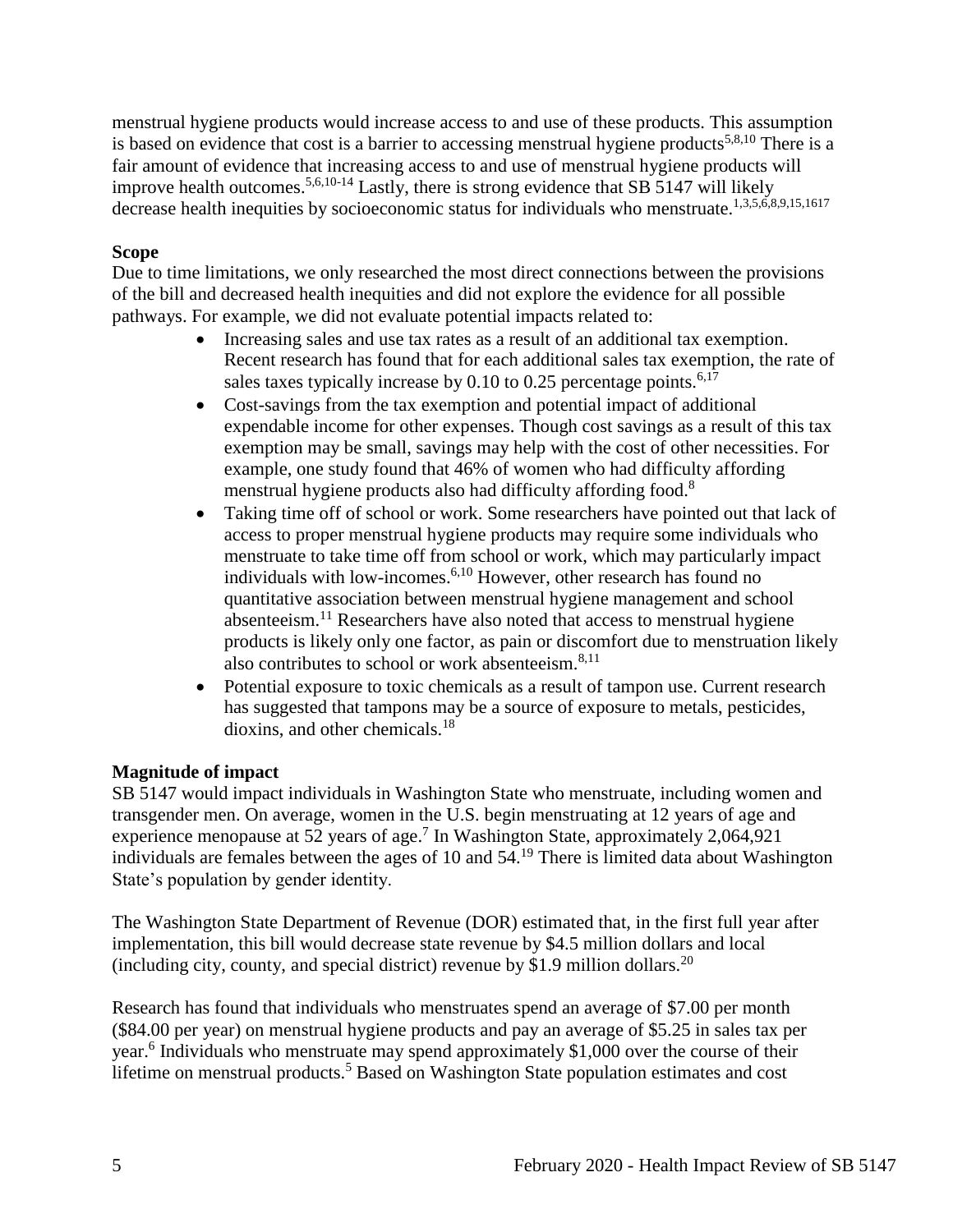estimates from DOR, the average individual who menstruates may save approximately \$3.10 per year or \$124.00 over their lifetime as a result of this tax exemption.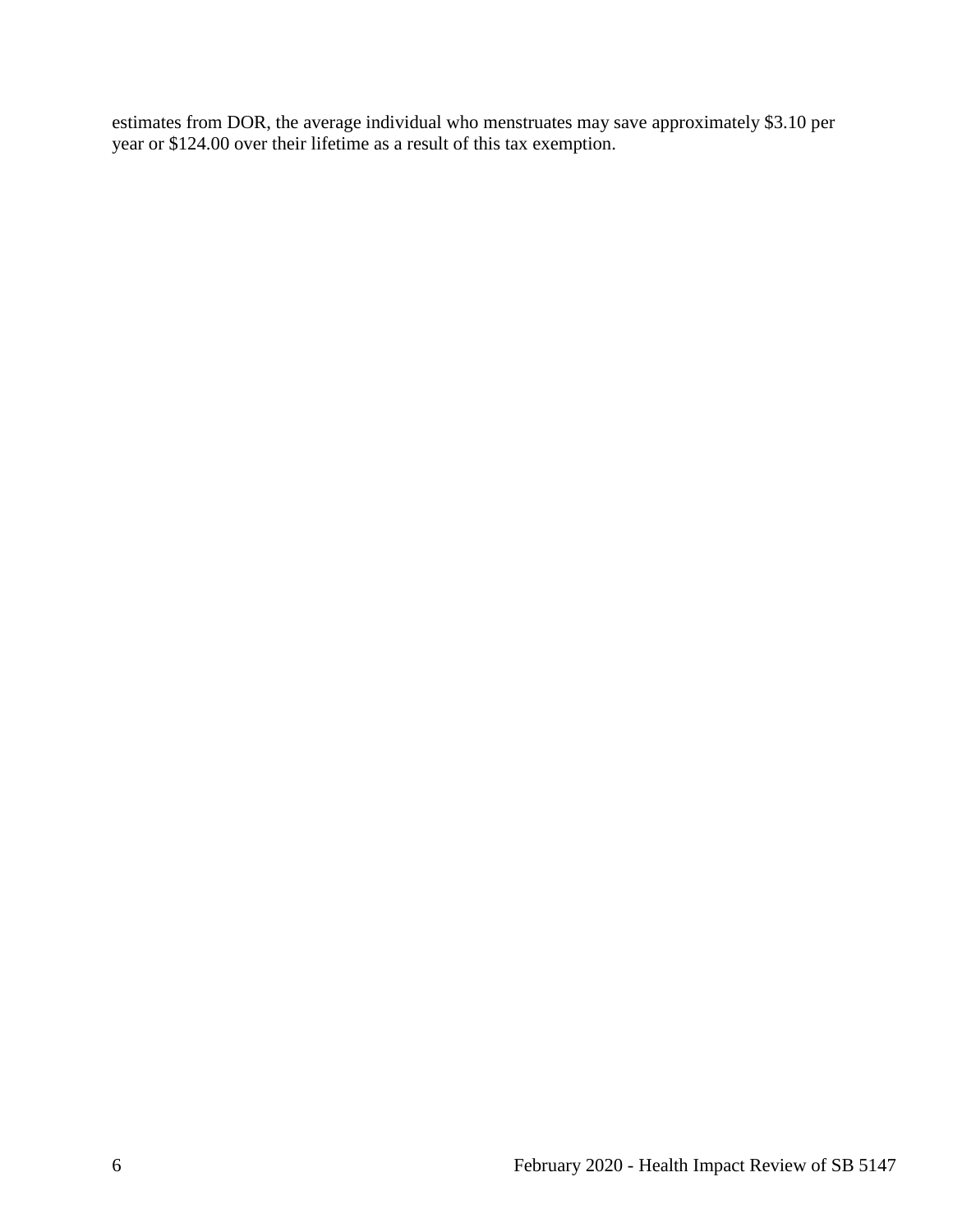## **Logic Model**







Unclear \*

Not well researched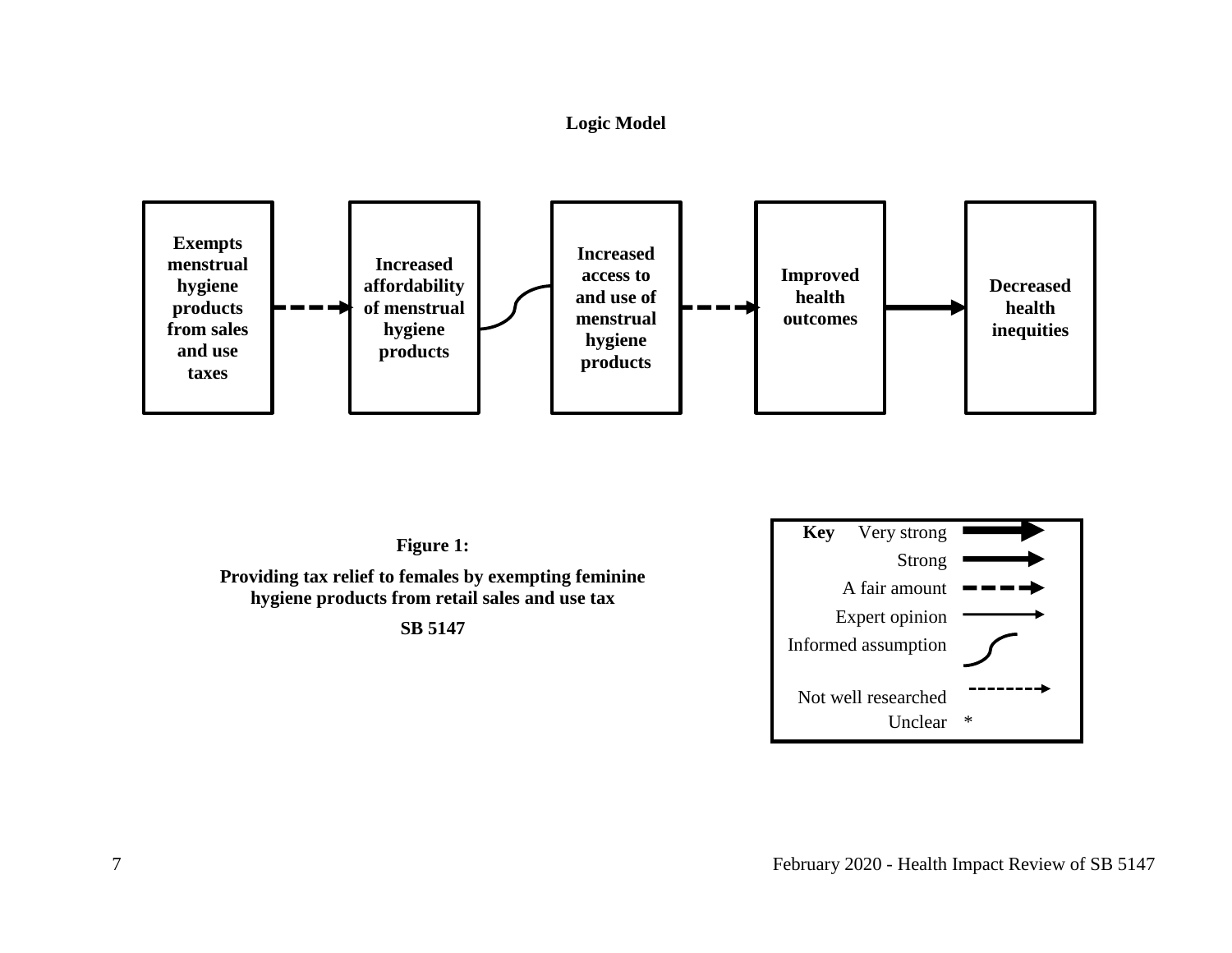#### **Summaries of Findings**

#### <span id="page-9-0"></span>**Will exempting menstrual hygiene products from Washington's sales and use taxes increase the affordability of these products?**

There is a fair amount of evidence that exempting menstrual hygiene products from Washington's sales and use taxes would increase the affordability of these products.

Following New Jersey's 2005 repeal of a 6.9% sales tax on menstrual hygiene products, the taxinclusive consumer prices of products decreased by  $7.3\%$ .<sup>6</sup> This suggests that the full tax exemption was obtained by consumers.<sup>6</sup> The authors also found that the tax pass through rate varied by income level, and that the amount prices changed for brands purchased by consumers with high-versus low-incomes varied.<sup>6</sup> While the consumer price of menstrual hygiene products decreased by 3.9% for high-income consumers, the consumer price decreased by 12.4% for lowincome consumers, suggesting that "repealing tampon taxes will promote affordability of menstrual hygiene products to low-income consumers."<sup>6</sup>

In January 2020, California implemented a law [\(Senate Bill 92\)](https://leginfo.legislature.ca.gov/faces/billTextClient.xhtml?bill_id=201920200SB92) to exempt tampons, sanitary napkins, menstrual cups, and menstrual sponges from the state's sales and use taxes.<sup>21</sup> The California Legislative Analyst's Office conducted an analysis of the proposal in 2019 and found that "the proposed sales exemption for menstrual products would result in modest cost reductions for all purchases of those products."<sup>9</sup>

Exempting menstrual hygiene products from sales and use tax in Washington State will remove approximately 7% to 10.4% of the overall cost of these products, depending on local jurisdiction sales and use taxes. Based on this reduction and evidence from other states, there is a fair amount of evidence that this tax exemption will increase the affordability of these products, especially for individuals with low-incomes.

#### **Will increasing affordability of menstrual hygiene products increase access to and use of these products?**

We have made the informed assumption that increasing the affordability of menstrual hygiene products would increase access to and use of these products. This assumption is based on evidence that cost is a barrier to accessing menstrual hygiene products.

Menstrual hygiene products are viewed as a necessity<sup>17,22</sup> and, "the only major response for menstruating women to avoid the tampon tax burden is to not use menstrual hygiene products, which is unlikely to be a realistic option in today's society."<sup>6</sup> Since menstrual hygiene products are viewed as a necessity and individuals who menstruate typically buy the amount needed, menstrual hygiene products are regarded as an economically inelastic product and sales tax exemptions are not likely to cause people to drastically change or increase buying behavior.<sup>6,9</sup>

However, it has been documented that cost is a barrier to accessing menstrual hygiene products.<sup>8</sup> For example, surveys and focus groups with women with low-incomes in St. Louis, Missouri found that 64% of women reported being unable to afford needed menstrual hygiene products in the previous year, with 21% experiencing difficulty accessing products each month.<sup>8</sup> Women reported using cloths, rags, tissues, toilet paper, diapers, or paper towels in lieu of menstrual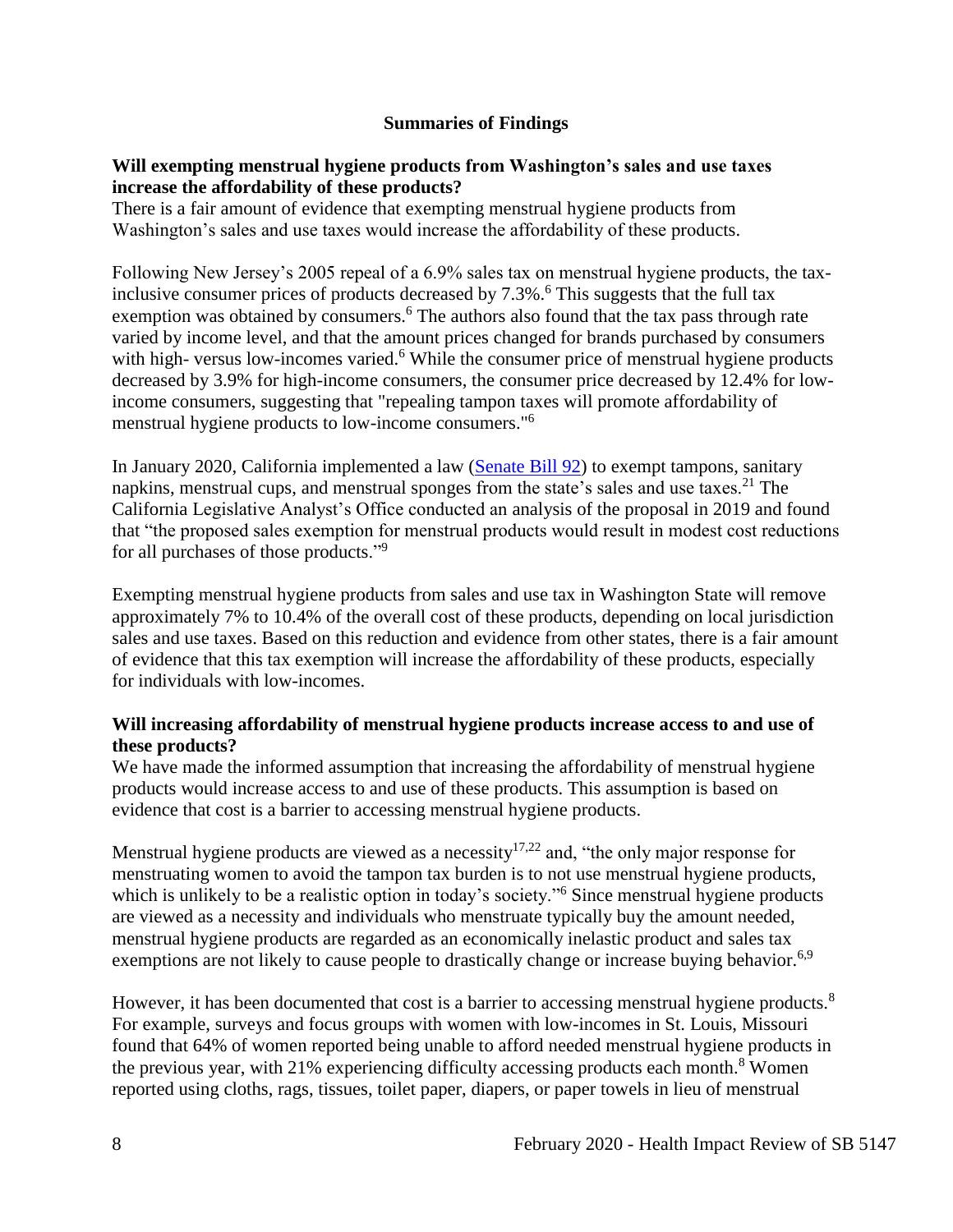hygiene products.5,8 Of women surveyed, approximately 2/3 relied on donations from community service organizations to get adequate supplies of products.<sup>8</sup> However, the pads they received through community service organizations had low absorbency and did not adequately meet their needs.<sup>8</sup> In these cases, women either went through pads more quickly or were forced to 'double up' and wear two pads at one time, thus using up the donated pads they received twice as quickly."<sup>8</sup> A survey with staff at community service organizations in St. Louis also found that clients at 12 out of 18 organizations had expressed concern about the affordability and accessibility of menstrual hygiene products.<sup>8</sup> Similarly, in Washington State, The Other Bank, which provides personal hygiene products to individuals stated that menstrual hygiene products are one of the most frequently requested items (personal communication, February 2020).

In addition, an online survey conducted by the Alliance for Period Supplies (funded by U by Kotex) found that 39% of individuals who menstruate struggled to purchase menstrual hygiene products due to cost at some point in their life, with 25% having difficulty in the past year.<sup>10</sup> The survey also found that 41% of respondents had stretched product use, used a substitute (e.g. toilet paper, sock), or borrowed products from a friend.<sup>10</sup>

Other research has shown that students and individuals experiencing homelessness may have difficulty affording menstrual hygiene products.<sup>5</sup> For example, one study found that, of "British" students who have missed school during or on account of their periods: 40 percent report having had to improvise menstrual products because they could not afford them."<sup>5</sup> Lastly, while there has been little research about access to menstrual products for individuals experiencing homelessness, "those experiencing homelessness report infection caused by using tampons and pads for longer than recommended or by improvising with items such as paper towels or newspapers."<sup>5</sup>

If the overall cost of menstrual hygiene products decreases as a result of the tax exemption and the products become more affordable, individuals who menstruate may have greater access to these products. Therefore, since cost is a barrier to accessing menstrual hygiene products and SB 5147 will likely reduce the overall cost of products by 7% to 10.4%, we have made the informed assumption that access to and use of products will likely increase as a result of this bill.

**Will increasing access to and use of menstrual hygiene products improve health outcomes?** There is a fair amount of evidence that increasing access to and use of menstrual hygiene products will improve health outcomes. In 2016, the American Medical Association stated that, "feminine hygiene products are essential for women's health."<sup>22</sup>

Lack of access to menstrual hygiene products has been linked to higher health risks.<sup>5,6</sup> Lack of access may result in reproductive tract infections, which may lead to an increased risk of sexually transmitted infections or negative pregnancy outcomes.<sup>5</sup> The most common reproductive tract infections thought to be associated with menstrual hygiene are bacterial vaginosis and vulvovaginal candidiasis, which may lead to increased risk of HIV infection, human papillomavirus infection, and adverse pregnancy outcomes.<sup>11</sup> However, a 2013 systematic review of literature and meta-analysis found no association between menstrual hygiene management (specifically, type of absorbent) and bacterial vaginosis.<sup>11</sup> The review also found weak or contradictory associations between type of absorbent and other health outcomes,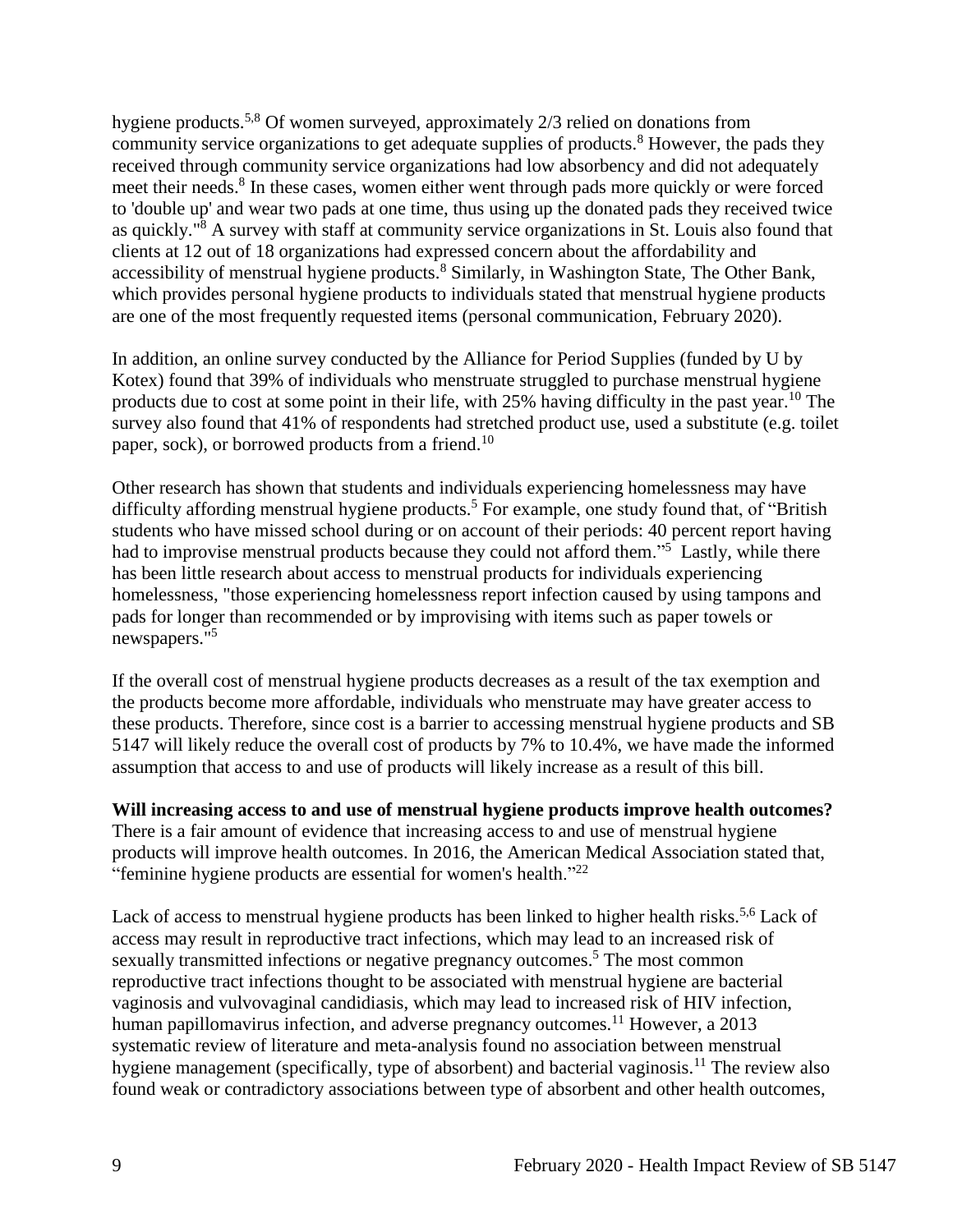including urinary tract infections, secondary infertility, and anemia.<sup>11</sup> The authors concluded that "it is plausible that [menstrual hygiene management] can affect the reproductive tract but the specific infections, the strength of the effect, and the route of transmission, remain unclear."<sup>11</sup>

In addition, in 1980, the Centers for Disease Control and Prevention (CDC) stated that Rely tampons were responsible for toxic shock syndrome.<sup>12</sup> Toxic shock syndrome is rare, and may cause fever, hypotension, rash, or organ disfunction<sup>13</sup> and in severe cases may lead to hysterectomy or death.<sup>5</sup> While toxic shock syndrome is often assumed to be associated with tampon use, "tampons do not cause toxic shock syndrome...tampons are indeed a co-factor in many cases. Men, children, and non-menstruating women can still contract toxic shock syndrome, but tampons are the catalyst for many menstruating women. Toxic shock syndrome requires the presence of *Staphylococcus aureus* in vaginal flora and lack of requisite antibodies to neutralize toxic shock syndrome toxin-1 (TSST-1) produced by the bacteria."<sup>12</sup> Tampons may introduce some conditions that create an environment for these conditions (e.g. introducing oxygen into the vaginal canal).<sup>12</sup> However, a recent study found that materials used in tampons today are not effective growth mediums for *Staphylococcus aureus*. <sup>13</sup> Researchers evaluated 11 types of tampons and 4 types of menstrual cups currently on the market in the U.S. to determine their impact on *Staphylococcus aureus* growth and TSST-1 production.<sup>13</sup> All 11 types of tampons tested actually inhibited growth of *Staphylococcus aureus* and most reduced TSST-1 production.<sup>13</sup> However, they also found that tampon structure influenced growth and, therefore, tampons should be changed frequently.<sup>13</sup> The study also found that levels of both *Staphylococcus aureus* and TSST-1 were higher in menstrual cups, and concluded that menstrual cup use is a risk factor for toxic shock syndrome.<sup>13</sup>

Lastly, individuals may also experience shame or stigma from not having access to adequate products.<sup>5</sup> An online survey conducted by the Alliance for Period Supplies (funded by U by Kotex) found that 59% of respondents who had difficulty affording products reported feelings of embarrassment.<sup>10</sup> A study with women aged 18 to 41 years of age in Iceland found that young women continue to experience shame related to menstruation, including bleeding through menstrual hygiene products, and that body shame during menstruation predicted worse mental and physical health-related quality of life.<sup>14</sup>

Overall, researchers have noted that the impact of menstrual hygiene product use on health is poorly researched and that, "the effect of poor [menstrual hygiene management]...remains unclear."<sup>11</sup> However, since the majority of articles reviewed supported associations with adverse health outcomes, we have concluded there is a fair amount of evidence that increasing access to and use of menstrual hygiene products would improve health outcomes.

## **Will improving health outcomes decrease health inequities?**

There is strong evidence that improving health outcomes will decrease health inequities by socioeconomic status for individuals who menstruate.

It is well-documented that individuals with low socioeconomic status experience worse health outcomes. Significant correlations exist between lower income and a number of health indicators, including worse women's health indicators.<sup>15</sup> Furthermore, household income was the strongest predictor of self-reported health status in Washington in 2016, even after accounting for age, education, and race/ethnicity.<sup>16</sup> Overall, there is strong consensus in the scientific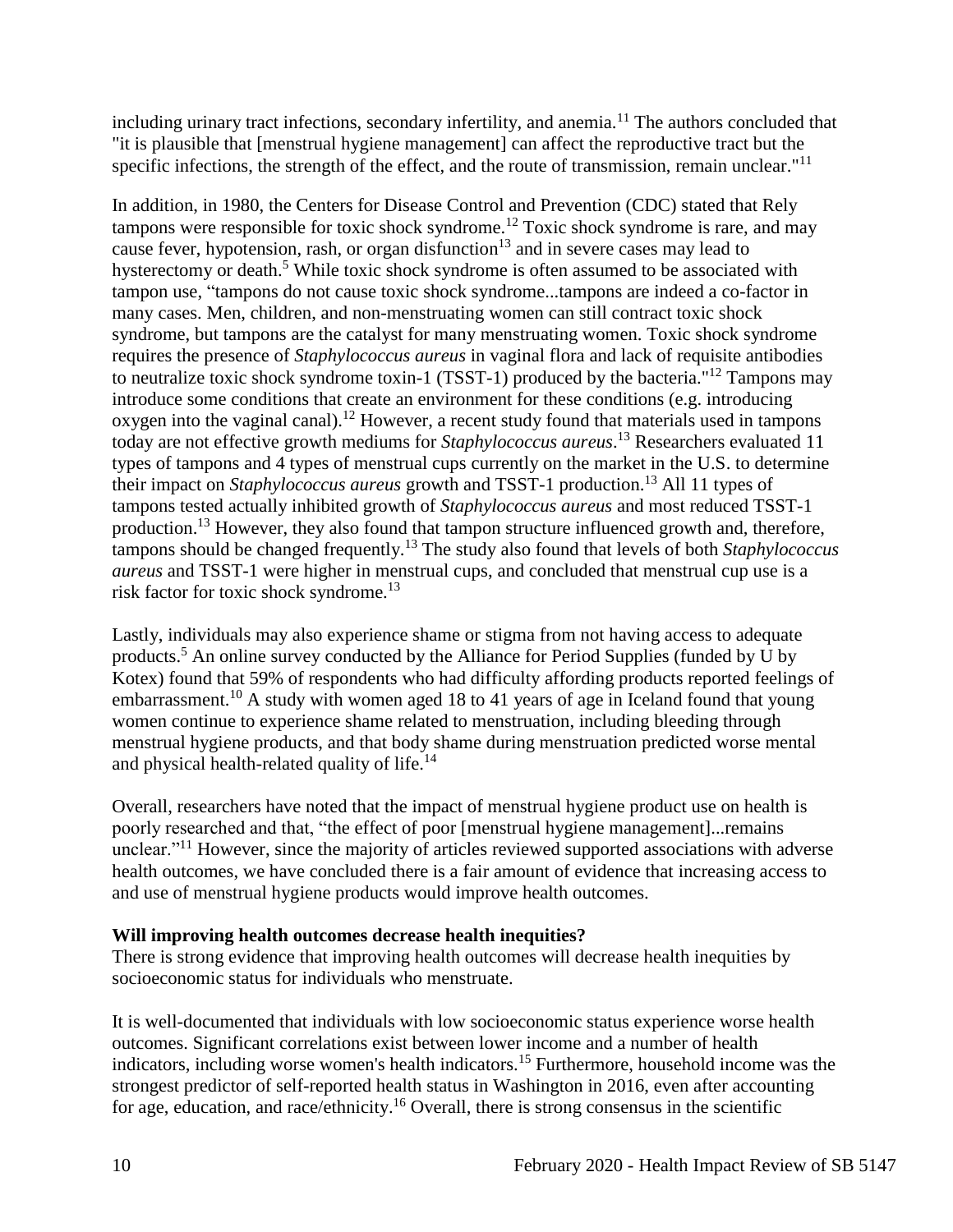literature that improving health outcomes for low-income populations would help decrease health disparities by income.

Individuals with low socioeconomic status also have less access to menstrual hygiene products. A report by the ACLU found that individuals with low-incomes, including adolescents and young adults, individuals experiencing homelessness, and individuals who are incarcerated are most likely to lack basic supplies, facilities, information, and support for managing menstruation.<sup>5</sup> A study in St. Louis found that 64% of women with low-incomes reported being unable to afford needed menstrual hygiene products in the previous year, with 21% experiencing difficulty accessing products each month.<sup>8</sup>

Lastly, sales and use tax exemptions are more likely to benefit individuals with lowincomes.1,3,6,17 California's Legislative Analyst's Office concluded that sales tax exemptions for menstrual hygiene products may partially address gender equity concerns as "the cost of these products put many women and some transgender men at a financial disadvantage relative to others."<sup>9</sup> A 2018 study from New Jersey found that exempting menstrual hygiene products from sales and use taxes benefits low-income women the most.<sup>6</sup> The authors found that, while the taxinclusive consumer price of menstrual hygiene products decreased by 3.9% for high-income consumers, the consumer price decreased by 12.4% for low-income consumers, suggesting that "repealing tampon taxes will promote affordability of menstrual hygiene products to low-income consumers<sup>"6</sup>

Therefore, since individuals with low-incomes experience worse health outcomes, are less likely to have access to menstrual hygiene products, and are more likely to benefit from a tax exemption on menstrual hygiene products, there is strong evidence that SB 5147 will likely decrease health inequities by socioeconomic status for individuals who menstruate.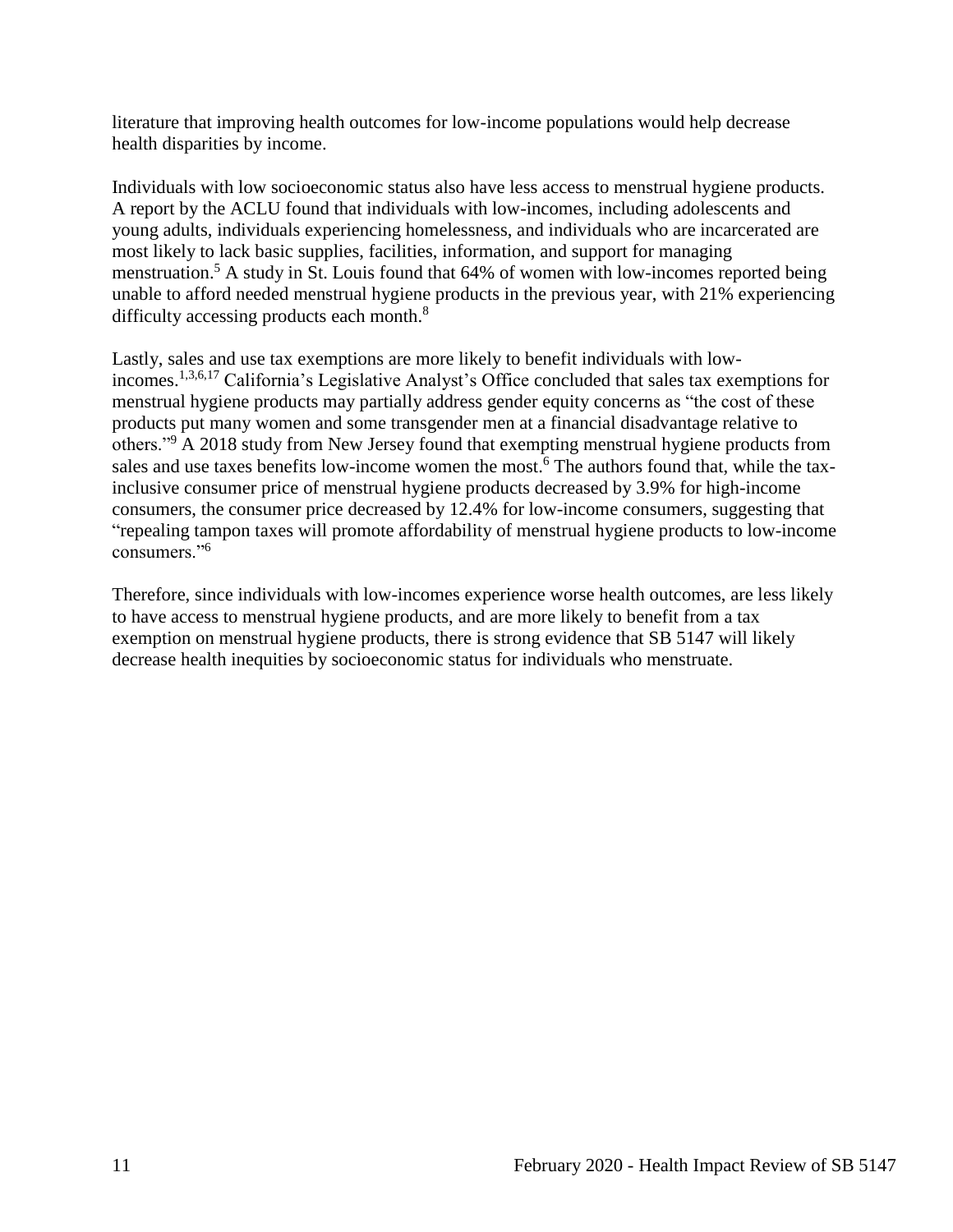## **Annotated References**

## <span id="page-13-0"></span>1. **State and Local Taxes. 2020; Available at: [https://www.treasury.gov/resource](https://www.treasury.gov/resource-center/faqs/Taxes/Pages/state-local.aspx)[center/faqs/Taxes/Pages/state-local.aspx.](https://www.treasury.gov/resource-center/faqs/Taxes/Pages/state-local.aspx) Accessed February 2020.**

The U.S. Department of Treasury outlines and defines state and local taxes.

## 2. **Find taxes and rates. 2020; Available at: [https://dor.wa.gov/find-taxes-rates.](https://dor.wa.gov/find-taxes-rates) Accessed February 2020.**

The Washington State Department of Revenue provides information about taxes and rates for sales and use tax rates. They also provide details about retail sales tax, use tax, and income tax in the state.

## 3. **Policy Institute of Taxation and Economic. Who Pays? A distributional anlysis of the tax systems in all 50 states. 2018.**

This 2018 report from the Institute of Taxation and Economic Policy analyzes each states tax system and its impact on equity. They found that Washingtonians with incomes in the lowest 20% (less than \$24,000 annually) pay 13.3% of their family income in sales and excise taxes compared to those with incomes in the top 20% (more than \$116,300 annually) that pay less than 4.7% of their family income. The Institute also calculates a Tax Inequality Index "which measures the impact of each state's tax system on income inequality." According to their measures, "Washington has the most unfair state and local tax system in the country. Incomes are more unequal in Washington after state and local taxes are collected than before." One reason for this inequity is due to Washington's comparatively high combined state and local sales tax rate.

# 4. **Services Senate Committee. Senate Bill Report: SB 5147. 2020.**

The Senate Bill Report for SB 5147 states that, "sales taxes are imposed on retail sales of most articles of tangible personal property, including feminine hygiene products. A retail sale is a sale to the final consumer or end user of the property." Washington State's sale and use tax rate is 6.5%. Most cities and all counties in Washington State also levy a sales and use tax, and rates vary from 0.5% to 3.9%.

## 5. **ACLU. The Unequal Price of Periods: Menstrual Equity in the United States. No date.**

The ACLU published a report detailing menstrual equity in the U.S. At the time of this report, 12 states had exempted menstrual hygiene products from sales and use taxes and an additional 5 states do not impose sales tax on any products. Therefore, 17 states total do not have sales and use taxes on menstrual hygiene products. ACLU found that adolescents and young adults, individuals experiencing homelessness, and individuals who are incarcerated are most likely to lack basic supplies, facilities, information, and support for managing menstruation. Lack of access to menstrual hygiene products may result in reproductive tract infections (leading to negative pregnancy outcomes and increasing risk of sexually transmitted infections). Using tampons or other inserted materials longer than recommended may also result in Toxic Shock Syndrome, which can result in the need for hysterectomy or cause death. Individuals may also experience shame or stigma from not having access to adequate products. ACLU stated that, "for the nearly one in five American teenagers who live in poverty, lack of menstrual product and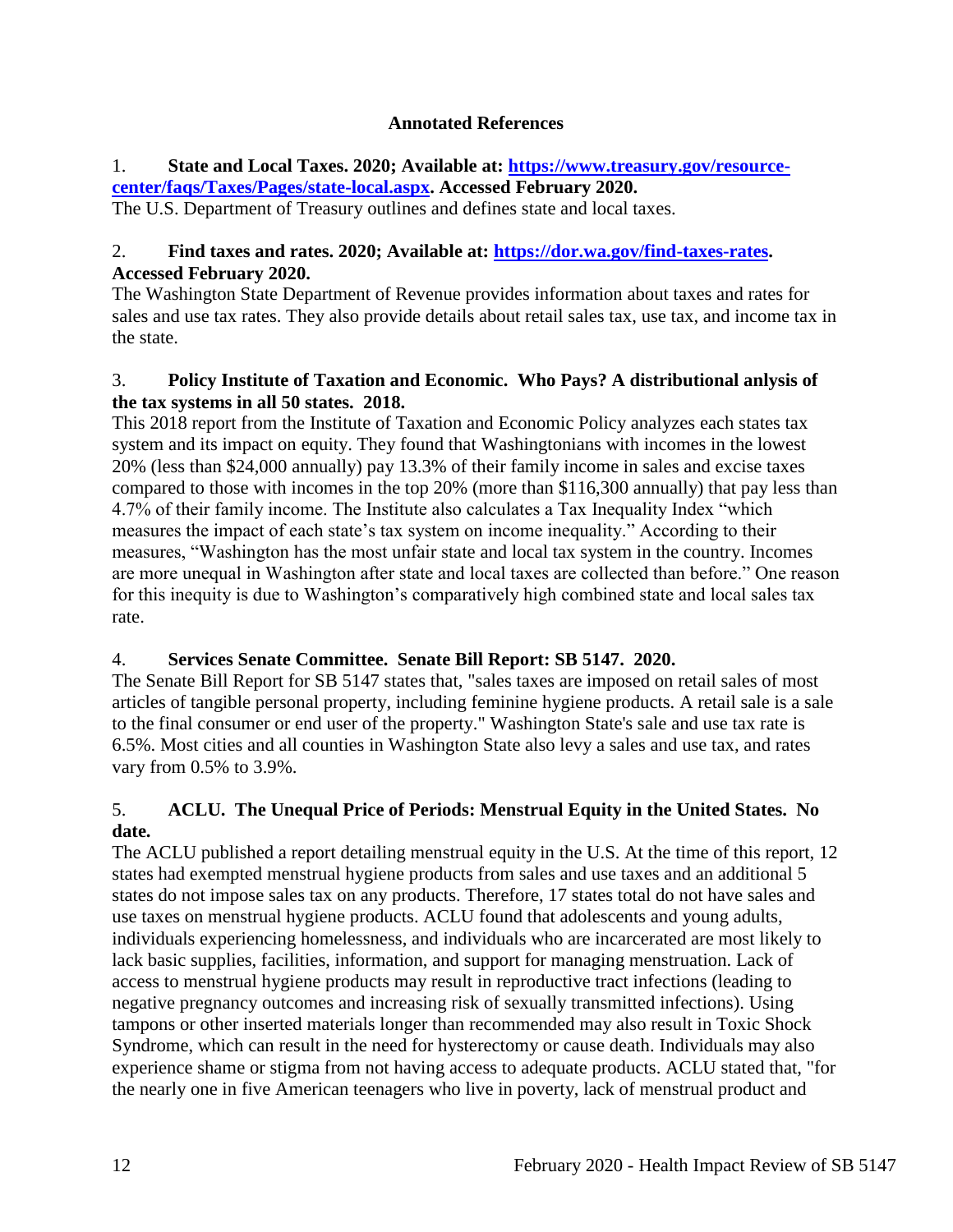support can lead to lost educational opportunity." Students who cannot afford mesntrual hygiene products may be more likely to miss school or be less engaged in the classroom. For example, of "British students who have missed school during or on account of their periods: 40 percent report having had to improvise menstrual products because they could not afford them." While there has been little research about access to menstrual products for individuals expericencing homelessness, "those experiencing homelessness report infection caused by using tampons and pads for longer than recommended or by improvising with items such as paper towels or newspapers." In addition, "people who menstruate can expect to spend upwards of \$1,000 over the course of their lifetime on menstrual products." Individuals with low-incomes or living in poverty may resort to "degrading and unhygienic options. For example, a recent study demonstrated that two-thirds of low-income women in St. Louis could not afford menstrual products during the previous year, instead using cloth, rags, diapers, or paper as a substitute." ACLU also noted that most public assistance programs (e.g. WIC) cannot be used to purchase menstrual hygiene products.

#### 6. **Cotropia C.A., Rozema K. Who Benefits from Repealing Tampon Taxes? Empirical Evidence from New Jersey.** *Journal of Empirical Legal Studies.* **2018;15(3):620-647.**

Cotropia and Rozema examined the impact of New Jersey's 2005 sales tax exemption for menstrual hygiene products. They cite prior research that the individuals who menstruates spend an average of \$7.00 per month (\$84.00 per year) on menstrual hygiene products and pay an average of \$5.25 in sales tax per year. Following the repeal of a 6.9% sales tax on menstrual hygiene products, prices of products decreased by 7.3%. The authors found that, "the tax break is fully shifted to consumers, but that the tax break is not distributed equally. Low-income consumers enjoy a benefit from the repeal of the tax by more than the size of the repealed tax...The results suggest that repealing tampon taxes removes an unequal tax burden and could make menstrual hygiene products more accessible for low-income consumers." They found that, while the cost of menstrual hygiene products decreased by 3.9% for high-income consumers, the cost decreased by 12.4% for low-income consumers, suggesting that "repealing tampon taxes will promote affordability of menstrual hygiene products to low-income consumers." They discuss the movement to repeal the "tampon tax," and explain that, " the movement to repeal tampon taxes often articulates a second motivation for eliminating tampon taxes: to make menstrual hygiene products more affordable, particularly for low-income women. There are reports that some women have diffficulty affording menstrual hygiene products, with some using alternative, less expensive products that pose higher health risks." Lack of access to proper menstrual hygiene products has been linked with multiple types of infections. The American Medical Association has stated that, "menstrual hygiene prodcuts are essential for women's health." The authors explain that, if menstrual hygiene products are viewed as necessities, exempting necessities (e.g. food, medication) from sales and use taxes has recieved support in multiple jurisdictions. This article outlines their methodology and various economic analyses.

## 7. **Menstrual Cycle. 2020; Available at: [https://www.womenshealth.gov/menstrual](https://www.womenshealth.gov/menstrual-cycle/your-menstrual-cycle#3)[cycle/your-menstrual-cycle#3.](https://www.womenshealth.gov/menstrual-cycle/your-menstrual-cycle#3) Accessed January 2020.**

The U.S. Department of Health and Human Services, Office on Women's Health provides basic facts about menstration. On average, a woman's menstrual cycle lasts 28 days and a woman will bleed for an average of 5 days. On average, women in the U.S. get their first period at age 12 and experience menopause at age 52. They advise that tampons should not be worn for more than 8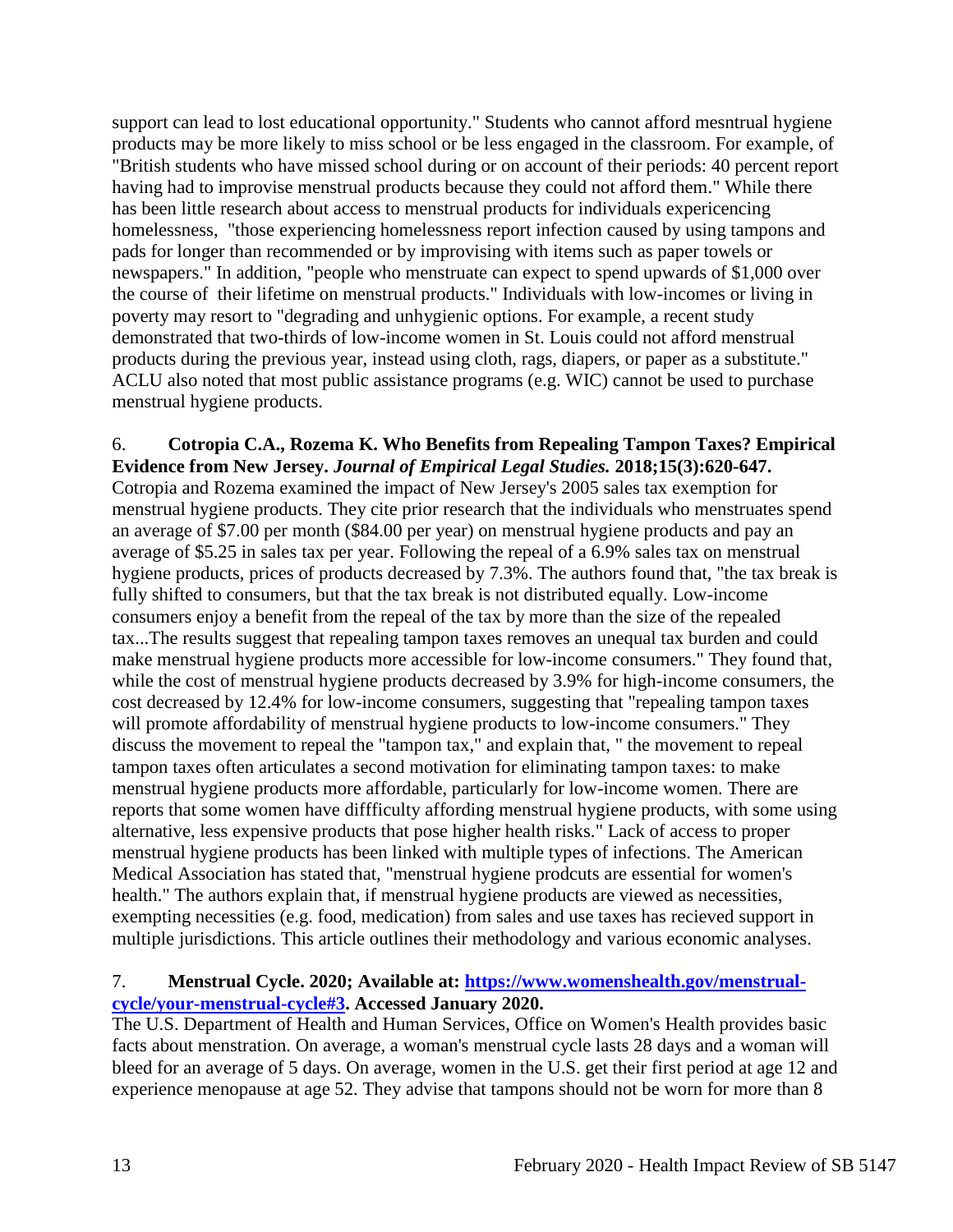hours due to risk of Toxic Shock Syndrome (TSS). While TSS is uncommon, "you could be at risk for TSS if you use more absorbent tampons than you need for your bleeding or if you do not change your tampon often enough (at least every four to eight hours). Menstrual cups, cervical cups, sponges, or diaphragms (anything inserted into your vagina) may also increase your risk for TSS if they are left in place for too long (usually 24 hours)."

## 8. **Sebert Kuhlmann A., Peters Bergquist E., Danjoint D., et al. Unmet Menstrual Hygiene Needs Among Low-Income Women.** *Obstetrics & Gynecology.* **2019;133(2):238- 244.**

Kuhlmann et al. conducted surveys and focus groups with women with low-incomes in St. Louis, Missouri to assess their menstrual hygiene needs. They used a cross-sectional design to conduct 183 in-person interviews and 3 focus groups with 17 women at 10 non-profit community organizations providing housing, food, or job training assistance to women with low-incomes in the St. Louis area between July 2017 and March 2018. They also conducted an electronic survey with 18 organization staff. The authors noted that "little information exists about the extent to which menstrual hygiene is an issue for low-income women in the United States." Two-thirds (64%) of women reported being unable to afford needed menstrual hygiene supplies in the previous year, with 21% having difficulty access supplies each month. Forty-six percent of women reported not being able to afford both food and menstrual hygeiene products in the past year. Women reported using cloths, rags, tissues, toilet paper, diapers, or paper towels in lieu of menstrual hygiene products. Of women surveyed, 59% used pads most frequently (56% preferred pads) and changed their menstrual hygiene product 5 or more times per day. Women typically used between 10 and 35 pads or tampons per menstrual cycle. Nearly 2/3 of women relied on donations from community service organizations to get adaquate supplies of products. Women reported that, "the pads they received through community service organizations had low absorbency and did not adequately meet their needs. In these cases, women either went through pads more quickly or were forced to 'double up' and wear two pads at one time, thus using up the donated pads they received twice as quickly." Of women that were working, 36% stated they missed one or more days of work per month due to menstration, typically due to cramps or heavy flow. The authors concluded from focus groups that, "the overarching theme was their concern about the high-cost of menstrual hygiene products." Women also expressed frustration at "about menstrual hygiene supplies being taxed at the full sales trax rate, istead of at the lower rate for food." Twelve of the 18 organizations that completed the electronic survey stated that clients had expressed concern about the affordability and accessiblity of menstrual hygiene products. The authors stated, "despite living in a wealthy country such as the United States, the low-income women in St. Louis we surveyed face many of the same menstrual hygiene challenges as women living in low-resource countries."

## 9. **The California Legislature's Nonpartisan Fiscal and Policy Advisor. The 2019-20 May Revision | Sales Tax Exemptions for Diapers and Menstrual Products. Budget and Policy Post 2019; Available at: [https://lao.ca.gov/Publications/Report/4040.](https://lao.ca.gov/Publications/Report/4040) Accessed January 2020, 2020.**

This analysis from the California Legislative Analyst's Office, the California Legislature's Nonpartisan Fiscal and Policy Advisor, addresses the Governor's proposal for two new sales tax exemptions: 1) an exemption for children's diapers and 2) an exemption for menstrual products.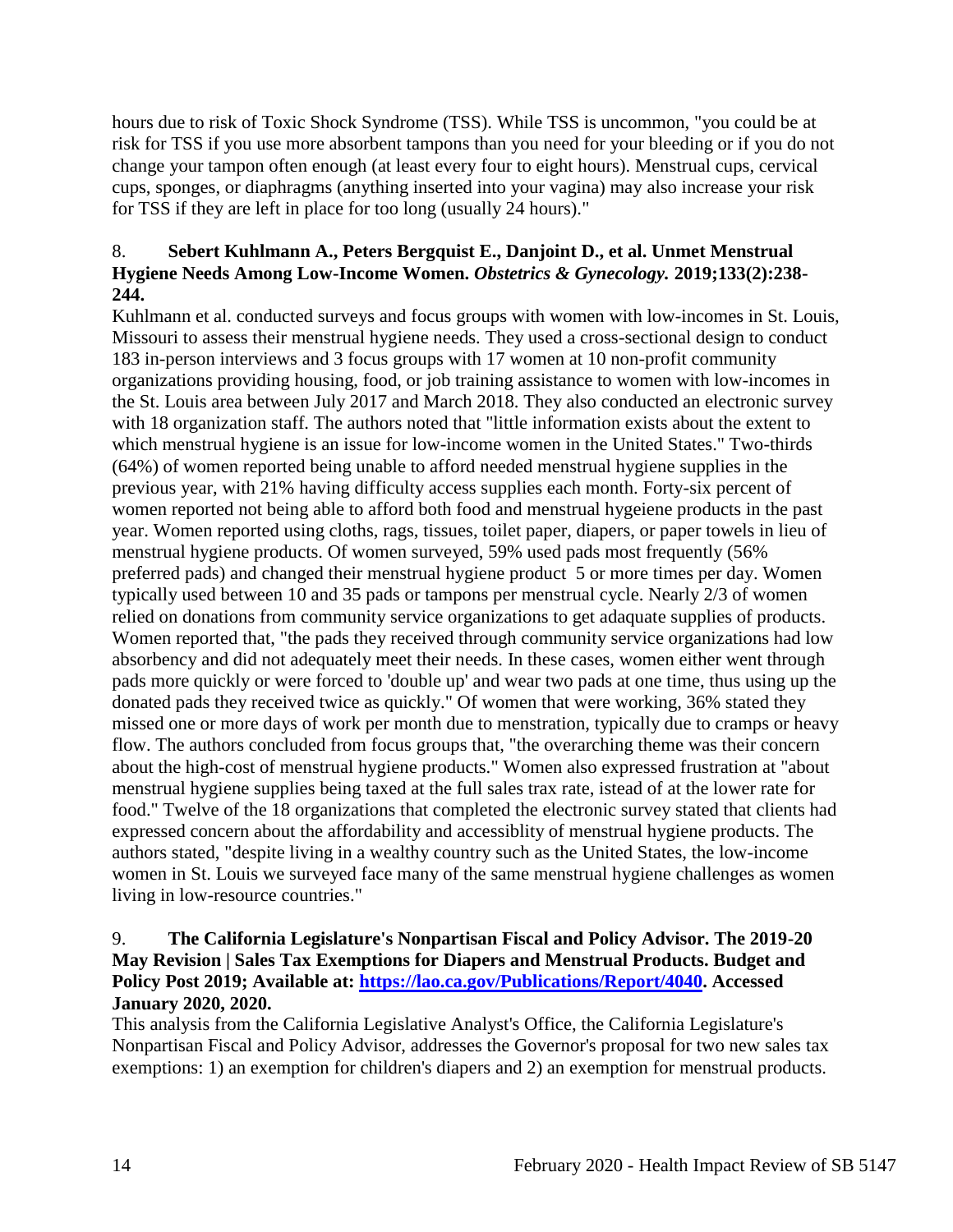The analysis provides background on California's sales tax, the Governor's proposal, sales taxation of necessities, and discussion of equity considerations for each proposed exemption.

# 10. **Supplies Alliance for Period. U by Kotex Period Bank Survey-- Posted Data. 2018.**

The Alliance for Period Supplies, which is funded by U by Kotex, conducted an online survey with individuals who menstrauate to understand access to products. They found that 39% of individuals who menstruate struggled to purchase menstrual hygiene products due to cost at some point in their life, with 25% having difficulty in the past year. The survey also found that 41% of respondents had stretched product use, used a substitute (e.g. toilet paper, sock), or borrowed products from a friend. In adddition, 59% of respondents who had difficulty affording products reported feelings of embarrassment. Survey methodology is not provided, and information about sample size, response rate, demographics, or survey instrument are not available.

## 11. **Sumpter C., Torondel B. A systematic review of the health and social effects of menstrual hygiene management.** *PLoS One.* **2013;8(4):e62004.**

Sumpter and Torondel conducted a systematic review to identify the impacts of menstrual hygiene management on health and pyschosocial outcomes. They conducted meta-analsyses when possible. Overall, they identified 14 articles (published prior to 2013) examining the impact of menstrual hygiene management on health outcomes and 11 articles examining the impact on social restrictions and school attendance. The most common reproductive tract infections thought to be associated with menstrual hygiene are bacterial vaginosis and vulvovaginal candidiasis, which may lead to increased risk of HIV infection, human papillomavirus infection, and adverse pregnancy outcomes. Menstrual hygiene was associated with reproductive tract infections in 7 out of 14 articles (50%), 3 articles found no association, and one article found the opposite. The authors noted that, "by taking only higher quality studies, those which used clinically confirmed [bacterial vaginosis] as an outcome measure and menstrual absortbents as an exposure, we found that of five stutdies, only two found an increased preveleance of [bacterial vaginosis] and some specific element of 'poor' [menstrual hygiene management]. One reported an inverse relationship and two, including the only randomised study, found no association." The authors conducted a meta-analysis of these fiv articles and calculated a pooled Odds Ratio of 1.07 (CI 0.52-2.24, p= 0.85) indicating no association between menstrual absorbent and bacterial vaginosis. The authors found that menstrual hygiene management and other health outcomes (e.g. urinary tract infections, secondary infertility, anemia) was "weak and contractitory." In addition, there was no quatitative evidence that menstrual hygiene is associated with school absenteeism. Qualitative data suggests that students may miss school due to lack of pads, lack of privacy, and cultural limitiations. They also note that, even with improved menstrual hygiene, pain or discomfort associated with menstruation would not be impacted and this may also contribute to school absenteeism. They concluded, "we cannot...report that current evidence indicates that improved [menstrual hygiene management] improves attendance at school." The authors acknolwedged that menstrual hygiene management is a poorly-researched topic. They stated, "although each study deals in detail with a specific setting where factors vary, one thing is clear: menstruation is poorly understhood and poorly researched. The papers identified and reviewed do not currently allow us to understand the ways in which existing methods of [menstrual hyigene management] impact on women and girl's health or freedoms or the extent to which improving menstrual management would improve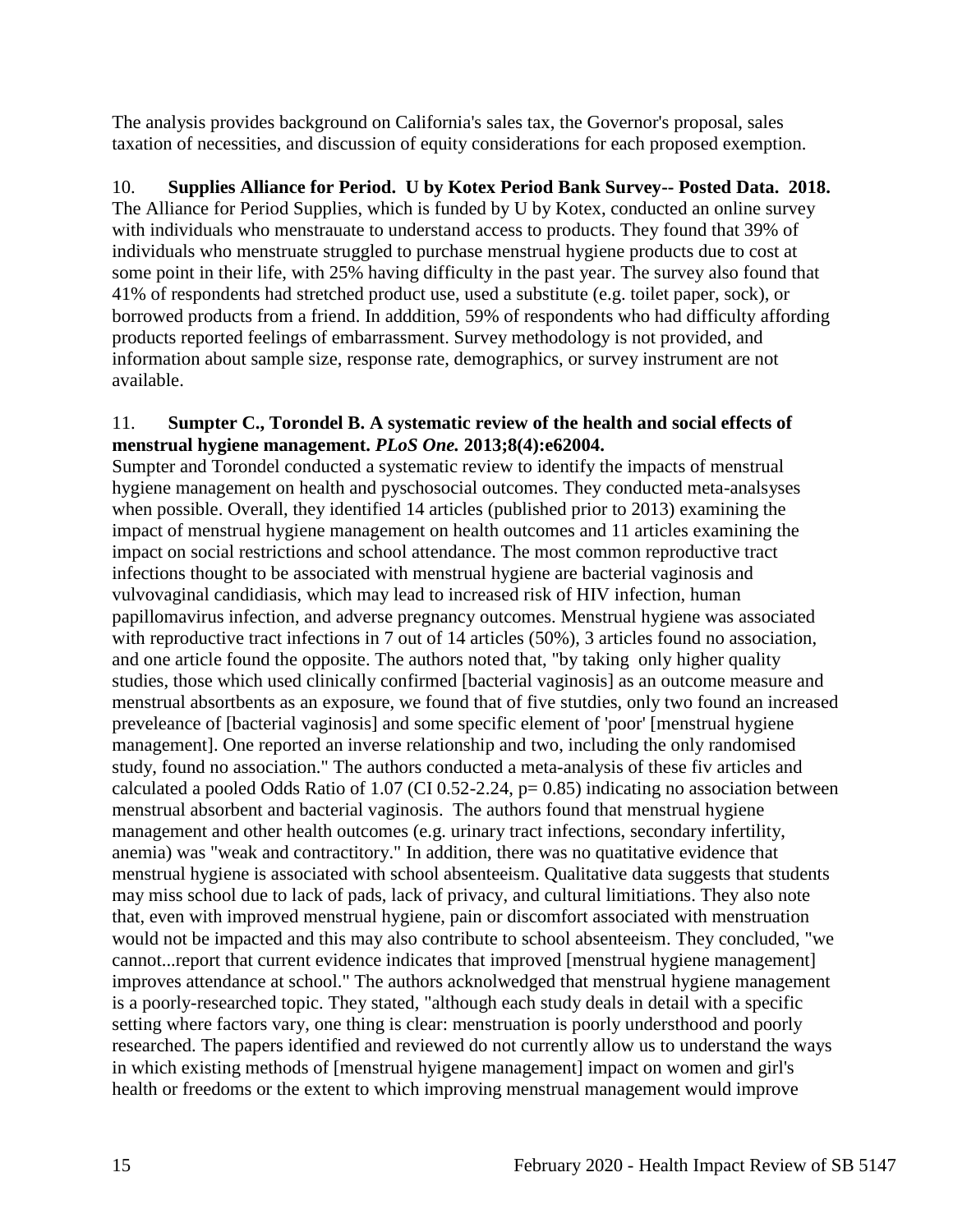lives." They concluded that "the effect of poor [menstrual hygiene management]...remains unclear. It is plausible that [menstrual hygiene management can affect the reproductive tract but the specific infections, the strength of the effect, and the route of transmission, remain unclear." While this study focused primarily on hygiene practices in low to middle-income countries, the results show the potential impact of using less or non-hygienic mestrual management products (e.g. reusing pads, using cloths or rags or other absorbents). The authors noted that many studies relied on self-reported menstrual hygiene management practices, which some individuals may feel uncomfortable reporting.

## 12. **Vostral S. Toxic shock syndrome, tampons and laboratory standard-setting.** *CMAJ.* **2017;189(20):E726-E728.**

Vostral provides a historic overview and summary of information about toxic shock syndrome. In 1980, the Centers for Disease Control and Prevention stated that Rely tampons were responsible for toxic shock syndrome. Between 1970 and 1980, there were 941 confirmed cases of toxic shock syndrome and 73 women died. Vostral explains that, "to be clear, tampons do not cause toxic shock syndrome...tampons are indeed a co-factor in many cases. Men, children, and non-menstruating women can still contract toxic shock syndrome, but tampons are the catalyst for many menstruating women. Toxic shock syndrome requires the presence of *Staphylococcus aureus* in vaginal flora and lack of requisite antibodies to neutralize toxic shock syndrome toxin-1 (TSST-1) produced by the bacteria." Researchers believe that tampons may introduce some conditions that create an environment for these conditions, including the introduction of oxygen into the vaginal canal and a less acidic environment during menstruation.

## 13. **Nonfoux L., Chiaruzzi M., Badiou C., et al. Impact of Currently Marketed Tampons and Menstrual Cups on Staphylococcus aureus Growth and Toxic Shock Syndrome Toxin 1 Production In Vitro.** *Applied and Environmental Microbiology.* **2018;84(12).**

Nonfoux et al. evaluated 11 types of tampons and 4 types of menstrual cups currently on the market in the U.S. to determine their impact on *Staphylococcus aureus* growth and toxic shock syndrome toxin 1 (TSST-1) production, which may create conditions that lead to toxic shock syndrome. Toxic shock syndrome is rare and may cause fever, hypotension, rash, and organ disfunction. The authors state that, for toxic shock syndrome to occur, *Staphylococcus aureus* must be present. Then, the tampon or menstrual cup may serve as a growth medium and "*S. aureus* produces TSST-1 when it reaches a threshold concentration and then gains access to the blood stream and induces systematic illness." Materials used in the production of tampons in the 1980s are no longer used in tampons now (e.g. carboxymethylcellulose, polyester), and materials used today (e.g. cotton, rayonhave been found not to increase *S. aureus* growth or TSST-1 production. The authors sought to update that research using more accurate experimental methods. Overall, they found that "all tampons tested inhibited *S. aureus* growth, and most of them reduced TSST-1 production." They found that tampons using viscose, mixed cotton-rayon blends, or mixed cotton-viscose blends inhibited growth and production most effecitvely. The authors found that tampon structure may influence growth, "advocating for shorter time of use and frequent changing." In addition, they found the presence of both *S. aureus* and TSST-1 were higher in menstrual cups and concluded that "menstrual cup is a risk factor for menstrual toxic shock syndrome." They recommended the use of a small menstrual cup, frequent emptying, and sufficient steralization.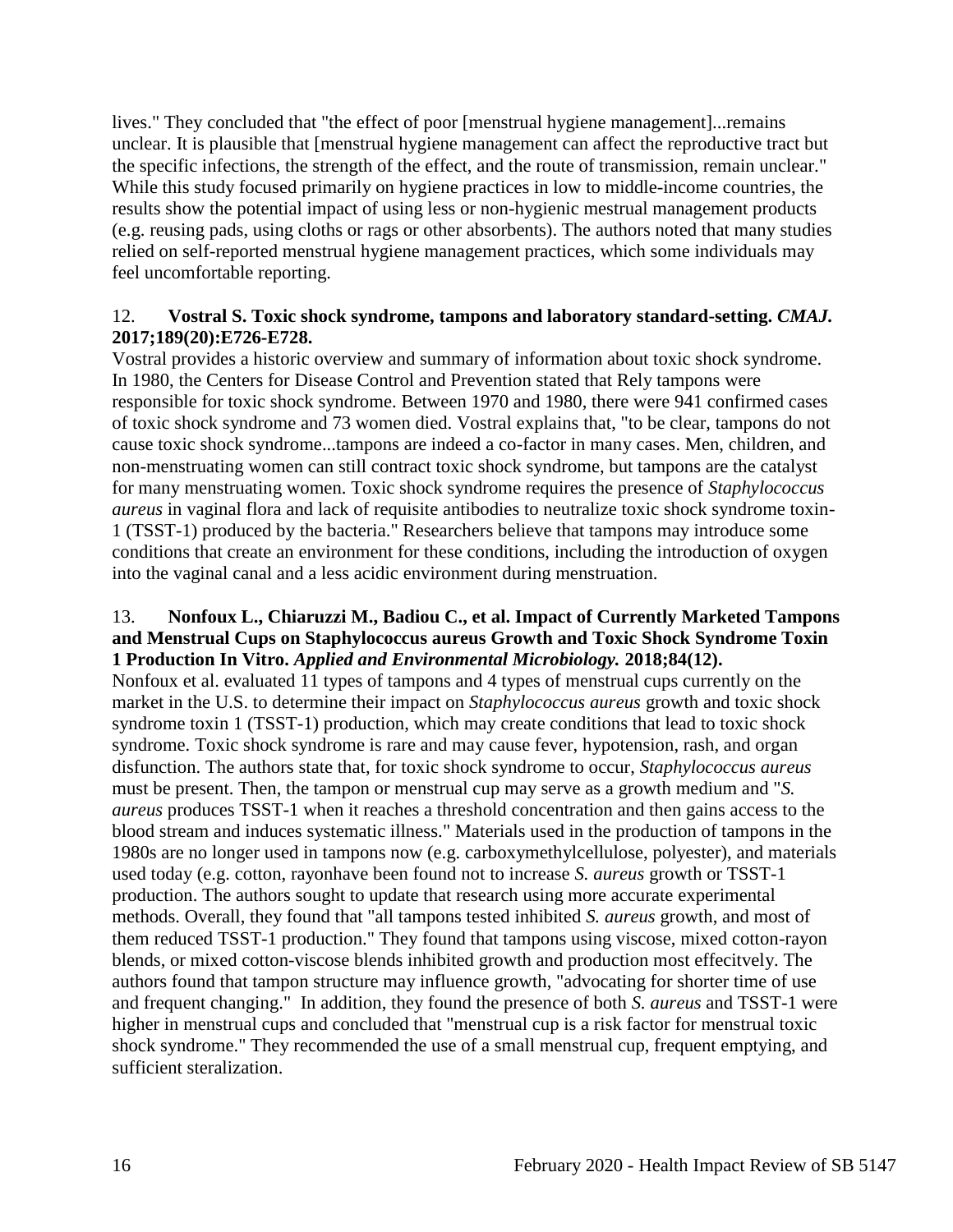## 14. **Sveinsdottir H. Menstruation, objectification and health-related quality of life: A questionnaire study.** *Journal of Clinical Nursing.* **2018;27:e503-e513.**

Sveinsdottir conducted a number of surveys, including a Body Surviellance and Body Shame subscale, with 319 Icelandic women aged 18 to 41 years of age to determine the impact of menstruation on health-related quality of life. The author found that young women continue to experience shame associated with menstruation, including being seen with menstrual products and bleeding through menstrual hygiene products. Sviensdottir concluded that experiencing body shame during menstration predicted worse mental and physical health-related quality of life.

# 15. **Centers for Disease Control and Prevention. Behavioral Risk Factor Surveillance System Prevalence And Trends Data: Washington-2014. 2014; Available at:**

**[http://apps.nccd.cdc.gov/brfss/page.asp?cat=XX&yr=2014&state=WA#XX.](http://apps.nccd.cdc.gov/brfss/page.asp?cat=XX&yr=2014&state=WA#XX) Accessed August 16, 2016.**

Behavioral Risk Factor Surveillance System (BRFSS) 2014 data from Washington state show significant correlations between lower income and a number of health indicators including: worse overall self-reported health, depression, asthma, arthritis, stroke, oral health, tobacco use, women's health indicators, health screening rates, physical activity, and diabetes.

## 16. **Serafin M. Health of Washington State Report: Self-reported Health Status. Data Update 2016. Washington State Department of Health; 2016.**

Serafin presents data from Washington state on self-reported health status. The data show that after accounting for age, education, race and ethnicity, household income was a strong predictor of self-reported health status.

## 17. **Ooi J. Bleeding Women Dry: Tampon Taxes and Menstrual Inequity.** *Northwestern University Law Review.* **2018;113(1):111-155.**

In this law review, Ooi evaluates the pros and cons of a tax exemption for menstrual hygiene products. The author states taht, "although repeal is usally undesirable as a matter of tax design, the tax should nevertheless be repealed both because menstrual hygiene products are necessities and because the tax is discriminatory."

#### 18. **Singh J., Mumford S.L., Pollack A.Z., et al. Tampon use, environmental chemicals and oxidative stress in the BioCycle study.** *Journal of Environmental Health.* **2019;18(11).**

Singh et al. examined the possible connections between tampon use and exposure to pesticides and heavy metals. Using a prospective cohort design, they followed 259 women aged 18 to 44 years of age to assess tampon use, metal concentration in blood, and biomarkers for inflammation. Overall, they found no association between tampon use and inflammation biomarkers. Mercury levels were higher in tampon users, but the difference was not significant. The authors concluded, "while our results are not statistically significant, we observed suggestive associations between tampon use and elevated levels of mercury and oxidative stress biomarkers...tampons may be a source of exposure to metals and chemicals that have been largely ignored."

## 19. **Bureau U.S. Census. Profile of the General Population and Housing Characteristics: 2010 Demographic Profile Data. 2010.**